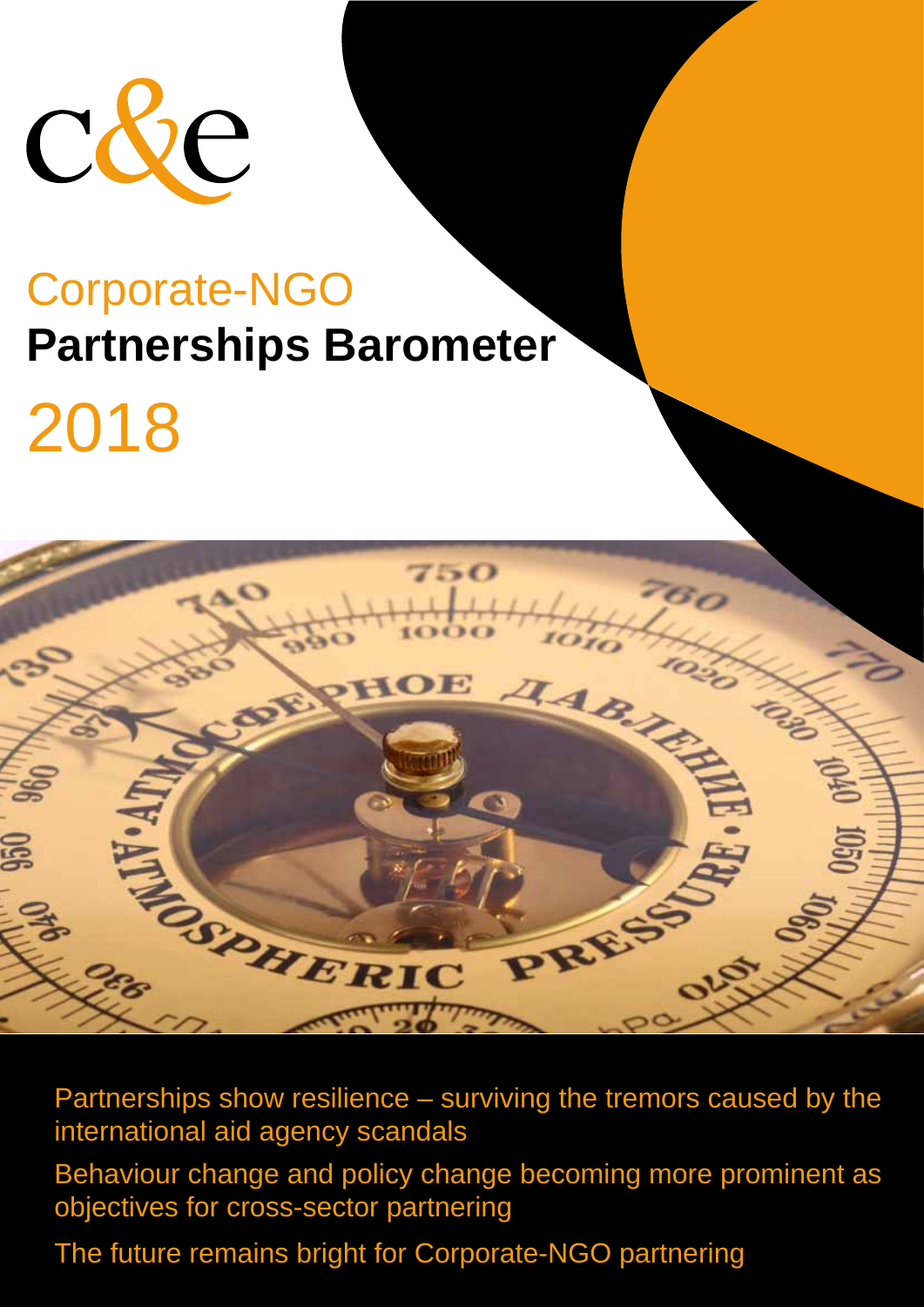

### **Contents**

| Introduction              |                                                                                                                                | 3  |
|---------------------------|--------------------------------------------------------------------------------------------------------------------------------|----|
| <b>Headline Findings</b>  |                                                                                                                                | 4  |
|                           | Part 1: Why Companies and NGOs partner                                                                                         | 8  |
|                           | Part 2: Partnering practice and effectiveness                                                                                  | 10 |
|                           | Part 3: Effects of the international aid sector sexual exploitation and poor<br>disclosure scandals on cross-sector partnering | 18 |
|                           | Part 4: Policy change and behaviour change as objectives in cross-sector<br>partnerships                                       | 23 |
|                           | Part 5: The stars - The most admired corporate-NGO partnerships and partners                                                   | 28 |
|                           | Part 6: Future trends, prospects and anticipated developments in corporate-NGO<br>partnering                                   | 34 |
| <b>Concluding Remarks</b> |                                                                                                                                | 39 |
| About the Barometer       |                                                                                                                                | 41 |
| Appendices                |                                                                                                                                | 44 |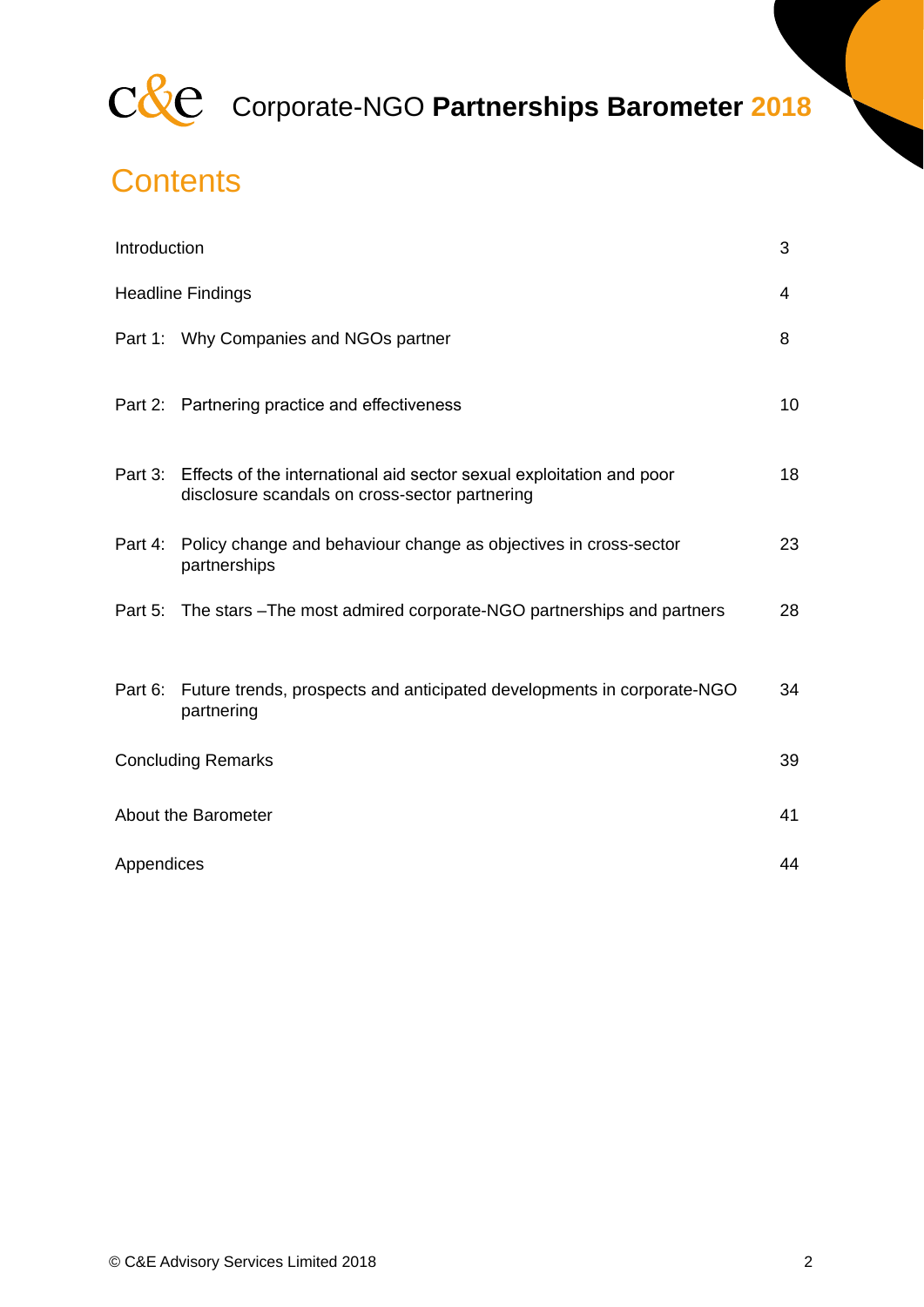

### **Introduction**

**Welcome to the ninth edition of the C&E Corporate-NGO partnerships Barometer - our unique annual series of practitioner-led studies.** 

This 2018 Barometer edition draws on the experience of 101 leading companies and NGOs who completed our confidential annual survey during June & July. As usual, the survey was supplemented by deep-dive discussions with corporate and NGO practitioners, to provide qualitative insights.

Taking a "helicopter view" of the crosssector partnering landscape since the Barometer's inception in 2010, the clear overall trend has been one of a deepening and lengthening of partnerships as partners strive to secure greater impact on the social, environmental and economic issues they address. Over time, partnerships have become more strategically important. increasingly sophisticated, fuelled by innovation, and are deemed to secure greater value for the companies and nonprofits involved – and for society. This 2018 edition of the Barometer clearly demonstrates a continuation of this overall shift in myriad ways.

In the first of two special topics, this year's Barometer reviews the extent to which recent reporting of sexual exploitation, poor safeguarding and transparency practices at some international NGOs / development agencies has affected crosssector partnering. Obviously, this negative development had far bigger implications for some partners than others – but all involved in the sector call for increased scrutiny and robust policies.

Our second special topic reveals that behaviour change and policy change are



Manny Amadi, MVO *CEO, C&E Advisory*

increasingly prominent goals in partnering between companies and non-profits.

As ever, we are very grateful to all our respondents and commentators for sharing their perspectives and experiences. We hope this 2018 edition of the C&E Corporate-NGO Partnerships Barometer helps to inform and enhance their and your understanding, investment decisions and practice of corporate-NGO partnering.

As usual, we welcome your comments and suggestions via www.candeadvisory.com/barometer or

admin@candeadvisory.com

**Manny Amadi, MVO CEO, C&E Advisory**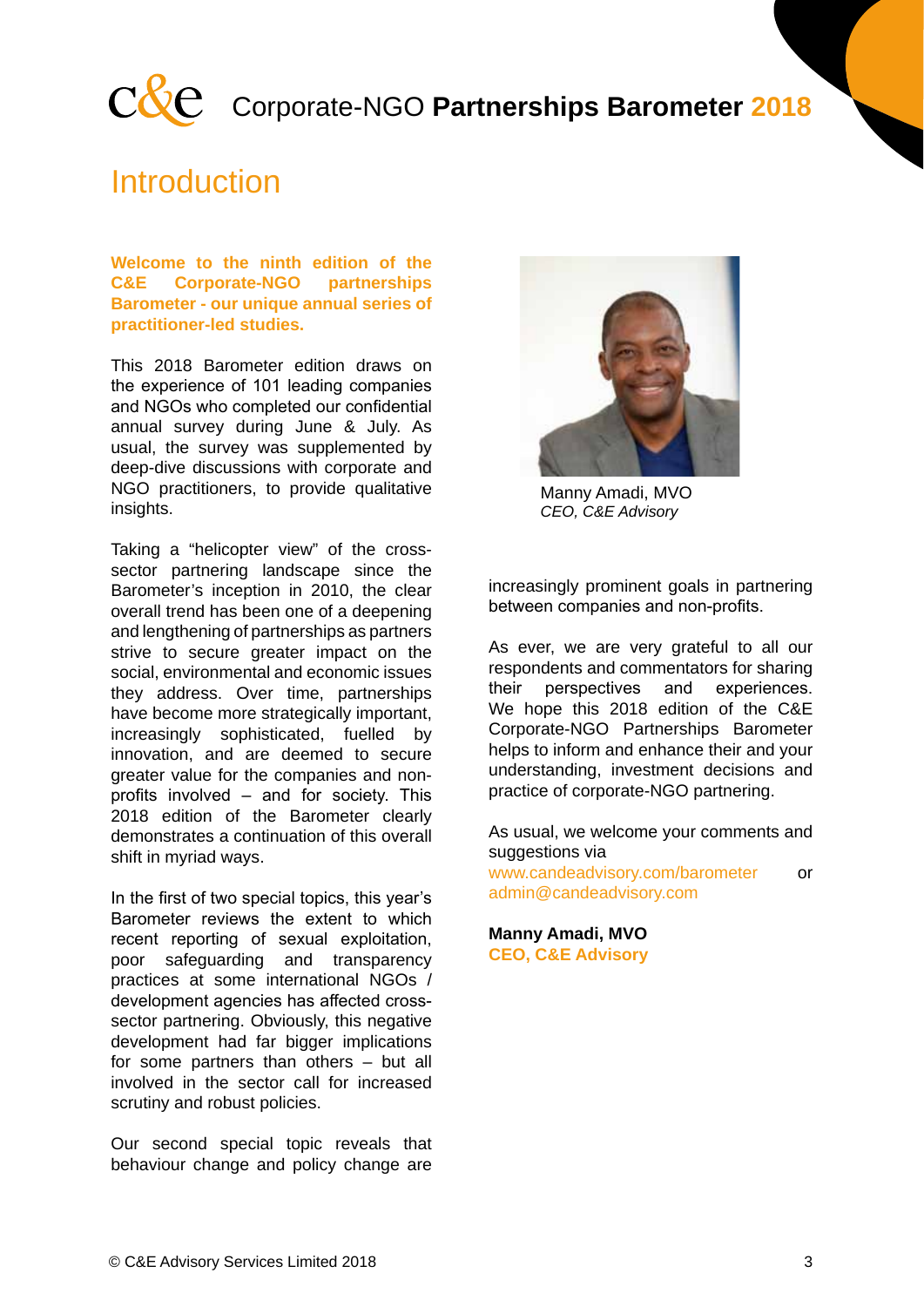

### Headline Findings

#### **Why partner?**

#### *For corporates, reputation and credibility (cited by 84% of companies) remain paramount, but innovation and long-term stability are increasingly important. Access to funds remains the primary driver for NGOs (cited by 95% of nonprofits), but access to contacts and innovation are gaining greater emphasis.*

Notably, as the Sustainable Development Goals (SDGs) continue to gain momentum, there has been a 17% year on year increase (to 76%) in companies choosing long-term stability and impact as a reason why they partner with NGOs.

Both corporates (81% - an increase of 14%) and NGOs (77%) rate innovation more highly as a reason for partnering than was the case in 2017. And both the NGO and corporate sectors have this year increased (by 10% and 11% respectively) their scores for efficiency as a reason for partnering with each other.

#### **Partnering practice – and effectiveness**

#### *Further increases in the scale of resources invested in or secured from partnerships.*

The trend in previous Barometer reports towards greater resources being invested in or secured from partnerships, is again evident in this year's findings. The 2018 Barometer shows a significant increase (13%) in the number of NGOs investing in or securing resources in the £5m to £10m value range.

#### *The trend towards strategic partnerships continues.*

Overall, 50% of companies describe over three-quarters of their partnerships as strategic, compared to just 21% of NGOs who rate their partnership portfolios similarly. However, the combined 42% of NGOs who consider over fifty 50% of their partnerships as strategic represents a 10% increase on 2017 assessments, again highlighting the move towards more strategic partnering across both sectors.

#### *Corporates place much greater emphasis on deeper, problem-solving partnerships in their practices, whilst NGOs aspire to this position but appear to have fallen back (versus 2017).*

Nearly three-quarters of companies (74%) state that their organisation is currently engaged in deeper, problem-solving partnerships that address core issues – a striking uplift of 28% compared to with last year and resonating with the growing role of societal purpose to businesses and brands. In contrast, NGOs aspire to implement such deeper, problem-solving partnerships, but it appears that they are struggling to translate aspiration into practice.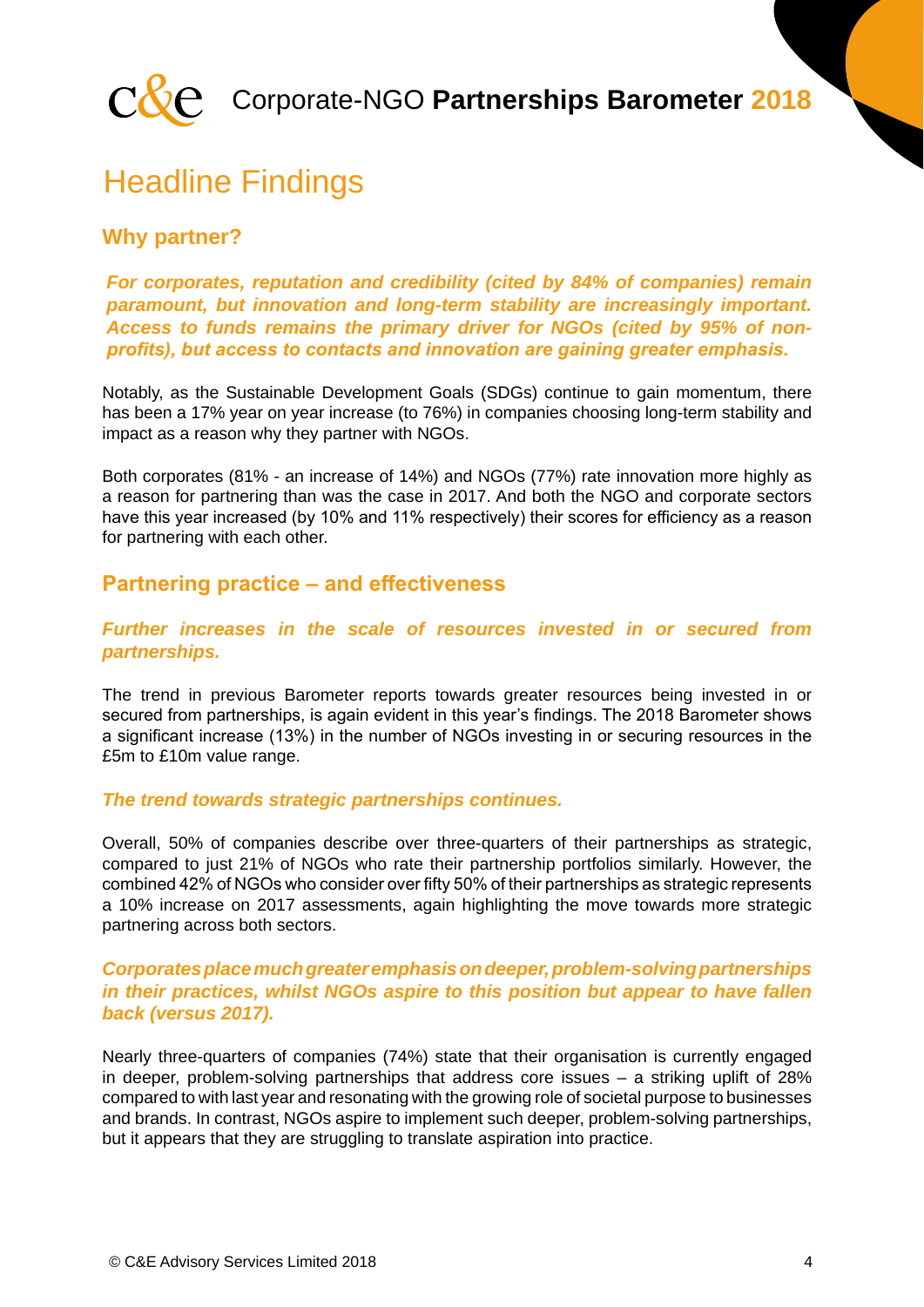

#### **What non-financial value do partners bring to each other?**

#### *Partnerships enhance societal understanding, impact, and business practices*

A record 92% of corporates (up 16% on 2017) state that harnessing their competencies and non-cash assets can make much more of an impact on their key NGO partners than financial support. Meanwhile, 95% of NGOs and companies believe that cross-sector partnerships enhance business understanding of social and environmental issues, whilst almost two-thirds of corporates and 56% of NGOs state that such partnerships change business practices for the better.

#### **Effects of the international aid sector sexual exploitation and poor disclosure scandals on cross-sector partnering**

#### *The scandal necessitated a 'pause and reflect' by both companies and NGOs but has not led to any lessening of investments in - or prioritisation of - cross-sector partnering.*

For three-quarters of organisations, the scandals have had neither a positive nor positive effect on their approach to partnering, with 76% of corporates and a near-identical 73% of NGOs agreeing with this sentiment at a consolidated level. Notably, a quarter (25%) of international companies and 15% of international NGOs express the view that the scandal has in fact affected their organisation's approach to cross-sector partnering either positively, or very positively.

The crisis may serve to underpin enhancements in partnering practices as UK and international companies and NGOs take steps to ensure improvements in processes (such as due diligence and relationship management), governance and leadership, and the reinforcement of clear partnership principles to ensure continued partnership success.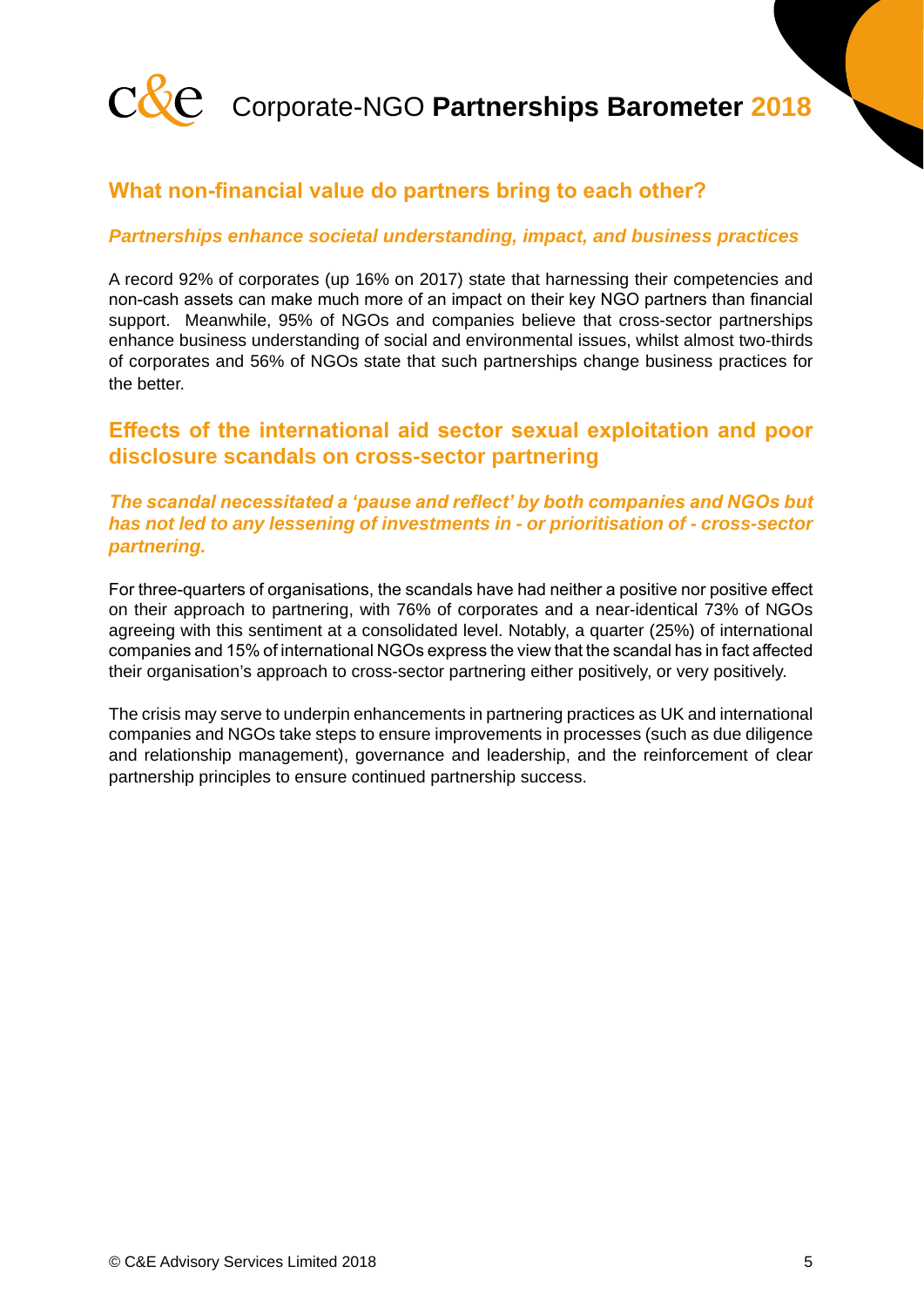![](_page_5_Picture_0.jpeg)

#### **Policy change and behaviour change as objectives in cross-sector partnerships**

#### *Growing emphasis being placed on securing policy and behaviour change through cross-sector partnerships*

Over three-quarters (79%) of corporates and more than two-thirds of NGOs (67%) state that they are placing greater or much greater emphasis on the behaviour change aspects of partnering.

At a consolidated level, just over half (52%) of all corporates and two-thirds (66%) of all NGOs surveyed say their organisations are placing greater or much greater emphasis on securing changes in public and organisational policy through cross-sector collaborations. However, closer analysis chows shows that nearly four-fifths (79%) of international NGOs and approaching two-thirds (63%) of international companies are emphasising the policy change agenda to a greater or much greater extent (compared to 57% and 27% respectively for UKfocused NGOs and companies).

#### **The stars –The Most Admired corporate-NGO partnerships and partners**

#### *Scale, impact, longevity and creativity win practitioners' admiration*

There was a clear overall winner again this year with GlaxoSmithKline-Save the Children taking the number one spot for the third year in a row. Boots-Macmillan was the second most-admired partnership, and the consortium collaboration between Tesco, British Heart Foundation, Cancer Research UK and Diabetes UK was in third place.

#### **Future prospects for Corporate-NGO partnering**

#### *NGO-corporate partnerships seen as increasingly important*

Overall, 86% of corporate respondents and 88% of respondents from NGOs see the role of partnerships as becoming more or much more important over the next three years. Not a single respondent anticipates a reversal of this long-term trend in the medium term.

Pressure on companies to demonstrate societal considerations, leveraging each other's assets, brand enhancement & credibility are the likely key drivers.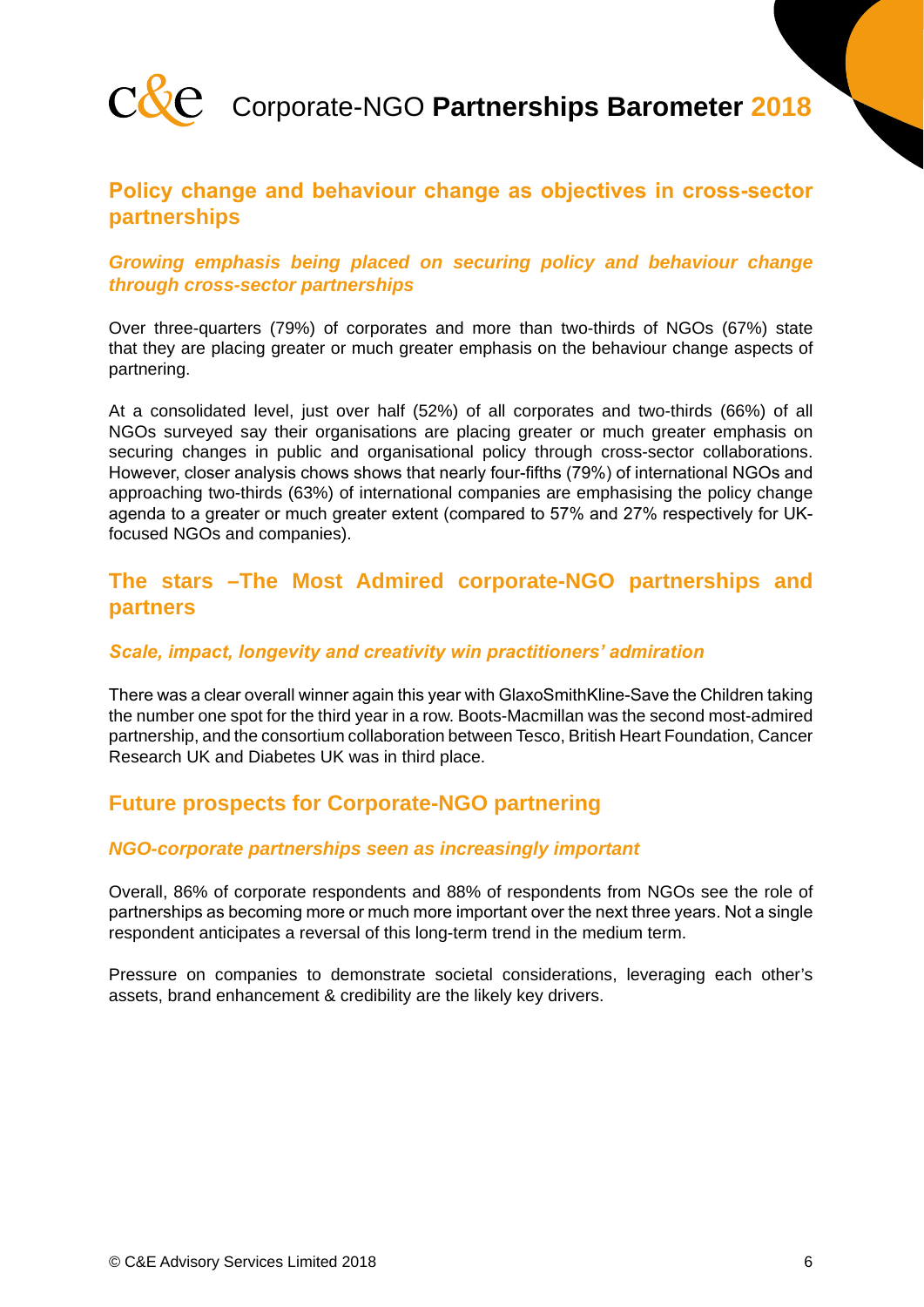![](_page_6_Picture_0.jpeg)

#### **And what is the likely future trajectory of investments in cross-sector partnerships?**

#### *Increases in investment on the way*

Over two-thirds of companies (70%) and over four-fifths of NGOs (84%) expect their organisation to increase or significantly increase their investment in cross-sector partnering over the next three years.

UK-focused companies appear less bullish about their likely investment growth than their international company peers, 75% of whom expect to see increases in their partnership investments. Similarly, more international NGOs (90%) expect to see increases in their organisations' investments in partnerships than do their UK-focused counterparts (78%).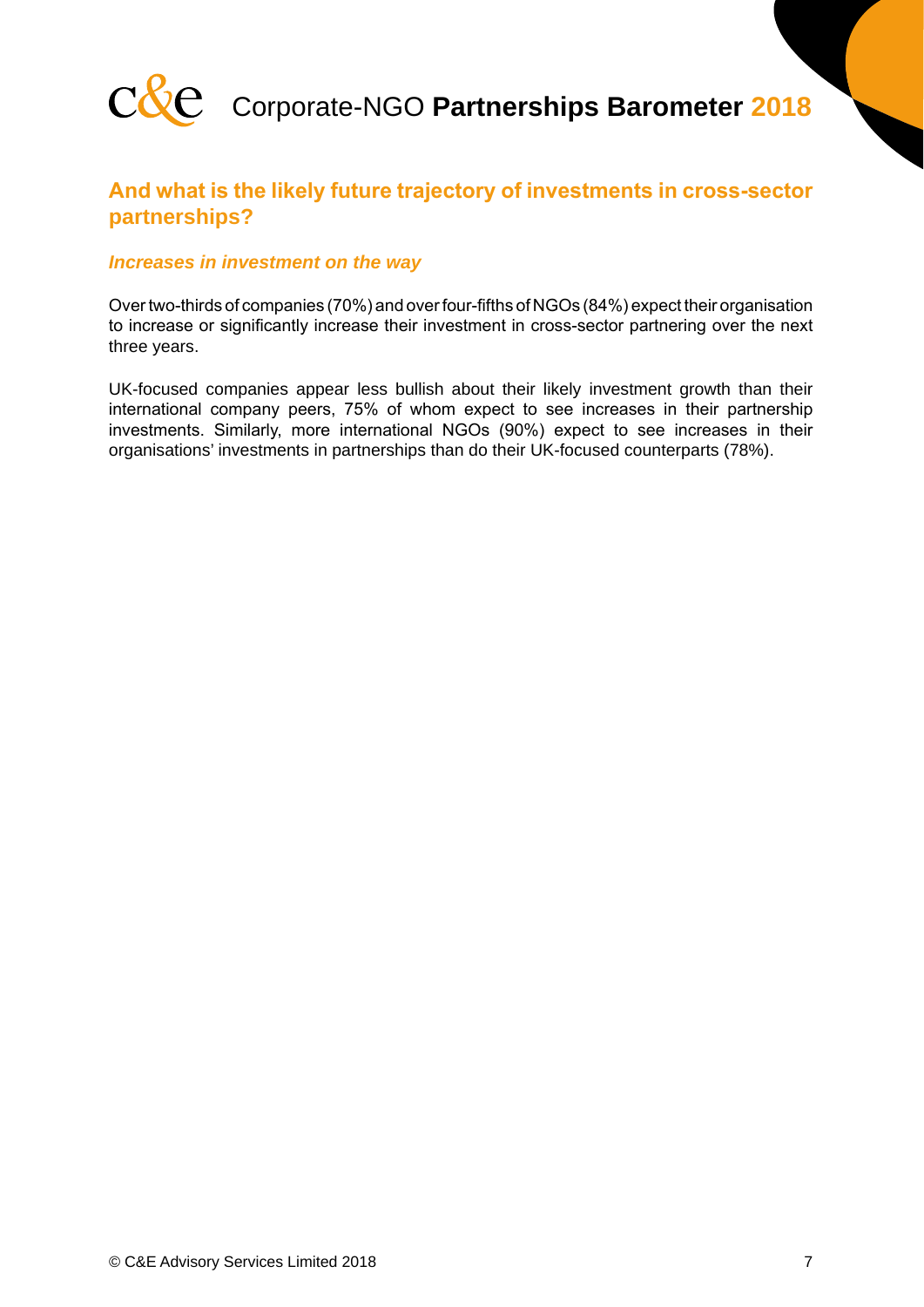![](_page_7_Picture_0.jpeg)

### Part 1: Why Companies and NGOs Partner

*For corporates, reputation and credibility remain paramount, but innovation and long-term stability are increasingly important. Access to funds remains the primary driver for NGOs, but access to contacts and innovation are recognised gain greater emphasis.*

Reputation and credibility (for corporates) and access to funds (for NGOs) have consistently ranked highest in the Barometer series as reasons why companies and NGOs partner with each other. The 2018 Barometer again reflects these core motivations, with 84% of companies and 95% of NGOs listing reputation and credibility and access to funds respectively, as the main reasons for partnering with the other sector.

However, behind this headline finding, there are other notable developments this year. Both corporates (81%) and NGOs (77%) rate innovation more highly as a reason for partnering than was the case in 2017. Whilst the NGO emphasis on innovation increased by a modest 3% on last year, the score given by companies represents a striking 14% increase for innovation, versus last year. Differences in perspectives and asset types, and the new insights that arise from this often mean that partnerships enable NGOs and companies to find new ways of addressing needs. It is interesting therefore to see this point reflected in the Barometer data.

The 17% year on year increase (to 76%) of companies choosing long-term stability and impact as a reason why they partner with

NGOs is also notable. As the Sustainable Development Goals (SDGs) continues to gain momentum, it is perhaps not surprising that companies appear interested in expanding their reach and impact by working collaboratively with informed NGO partners from whom the former can derive development sector and market insights.

Finally, both the NGO and corporate sectors have this year increased (by 10% and 11% respectively) their scores for efficiency as a reason for engaging in partnerships with each sector. Whilst the score for efficiency remains, overall, low compared to other motivation factors, it is nevertheless striking that the NGO score for this particular factor has increased from 15% in 2016, to 40% in 2018. Our qualitative research for the 2018 Barometer ascribes this significant change to the resource constraints and donor pressures being faced by NGOs and development sector organisation resulting in non-profits focusing more on getting more from less. Partnerships with companies provide a route to mission fulfilment for NGOs.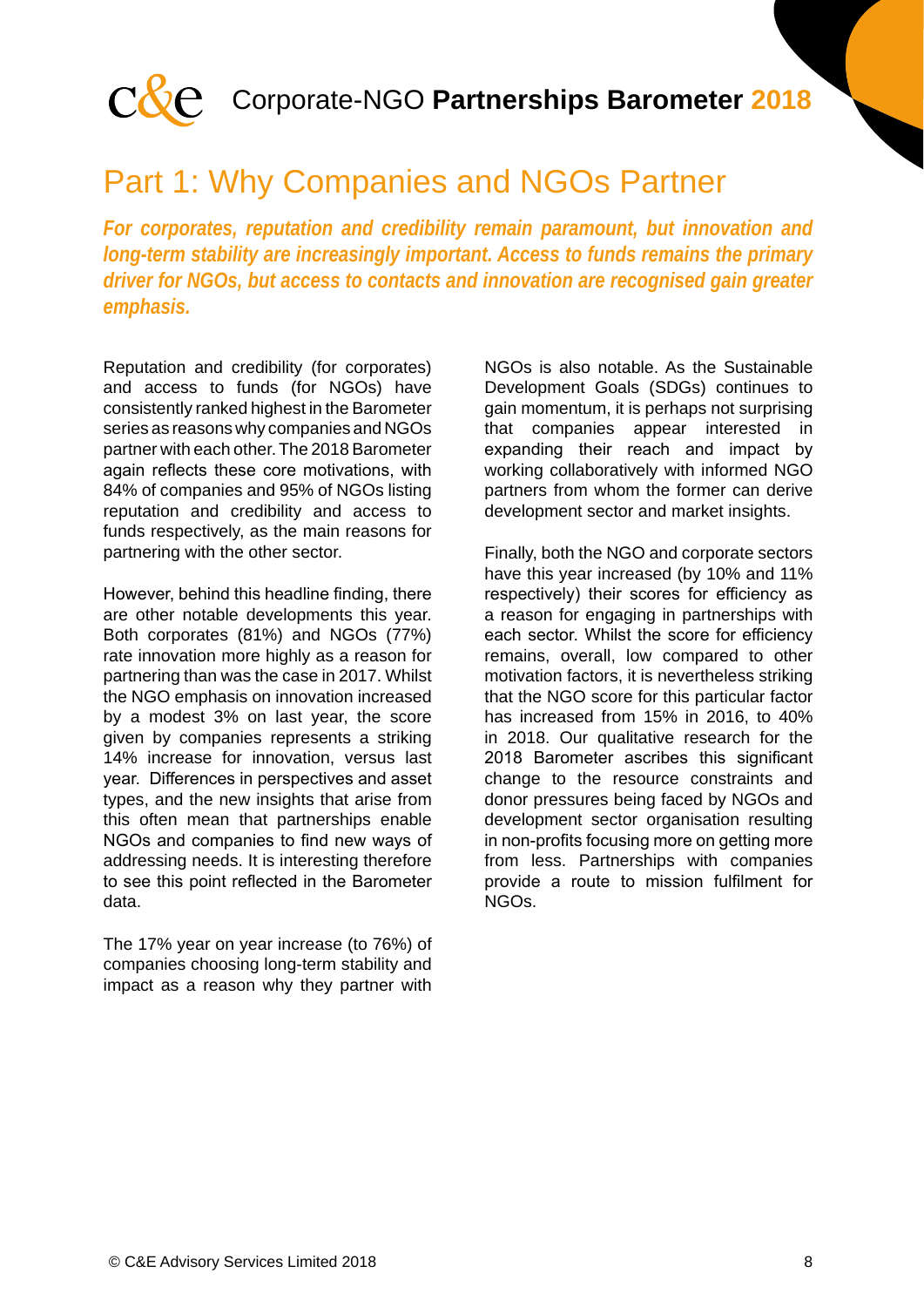![](_page_8_Picture_0.jpeg)

Figure 1: Why companies and NGOs engage in partnerships with each other (broken down by sector):

![](_page_8_Figure_3.jpeg)

*Why does your organisation engage in corporate-NGO partnerships?*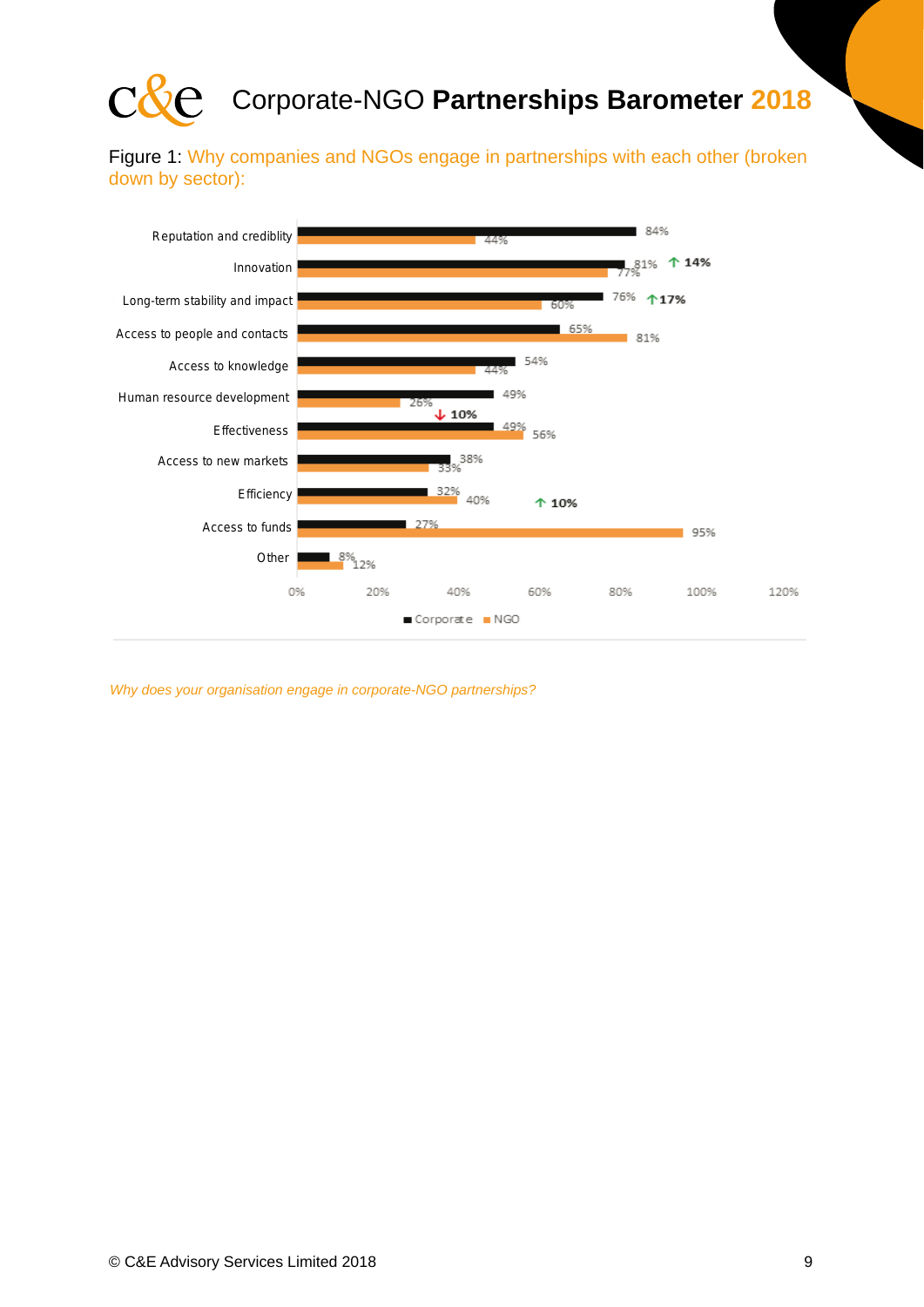![](_page_9_Picture_0.jpeg)

### Part 2: Partnering practice – and effectiveness

#### *Further increases in the scale of resources invested in or secured from partnerships - corresponding decreases at the lower end of the scale*

The trend in previous Barometer reports towards greater resources being invested in or secured from partnerships, is again evident in this year's findings. Looking at NGOs alone (figure 2), scores for the highest levels of resources (over £10 million) has remained fairly constant versus 2017. However, the 2018 Barometer shows a significant increase (13%) in the number of NGOs investing in or securing resources in the £5m to £10m value range, with a broadly corresponding (9%) decrease at the lower end of the scale (investments or resources secured worth less than £1 million).

Changes at the below £1m level are striking. Just 21% of non-profits place their partnerships with corporates in this lowest category in 2018, compared to a corresponding figure of 46% as recently as 2016, reinforcing the view that NGOs are increasingly prioritising partnerships with the corporate sector. As a result, NGOs are making greater investments in and securing more from such partnerships.

Similarly, the proportion of companies (figure 3) investing or securing over £5m in their corporate NGO partnerships has continued to increase. The most notable changes over recent years have been at the lowest levels of investment. In 2016, 30% of companies estimated their investments in partnerships at £1m or below, compared to 18% in 2018. This again demonstrates the growing scale of investments in partnerships at the higher financial levels.

![](_page_9_Figure_7.jpeg)

![](_page_9_Figure_8.jpeg)

NGO

*In approximate terms, what is your estimate of how much your organisation invests in – or secures from – corporate-NGO partnerships in the UK and elsewhere annually?(NGOs)*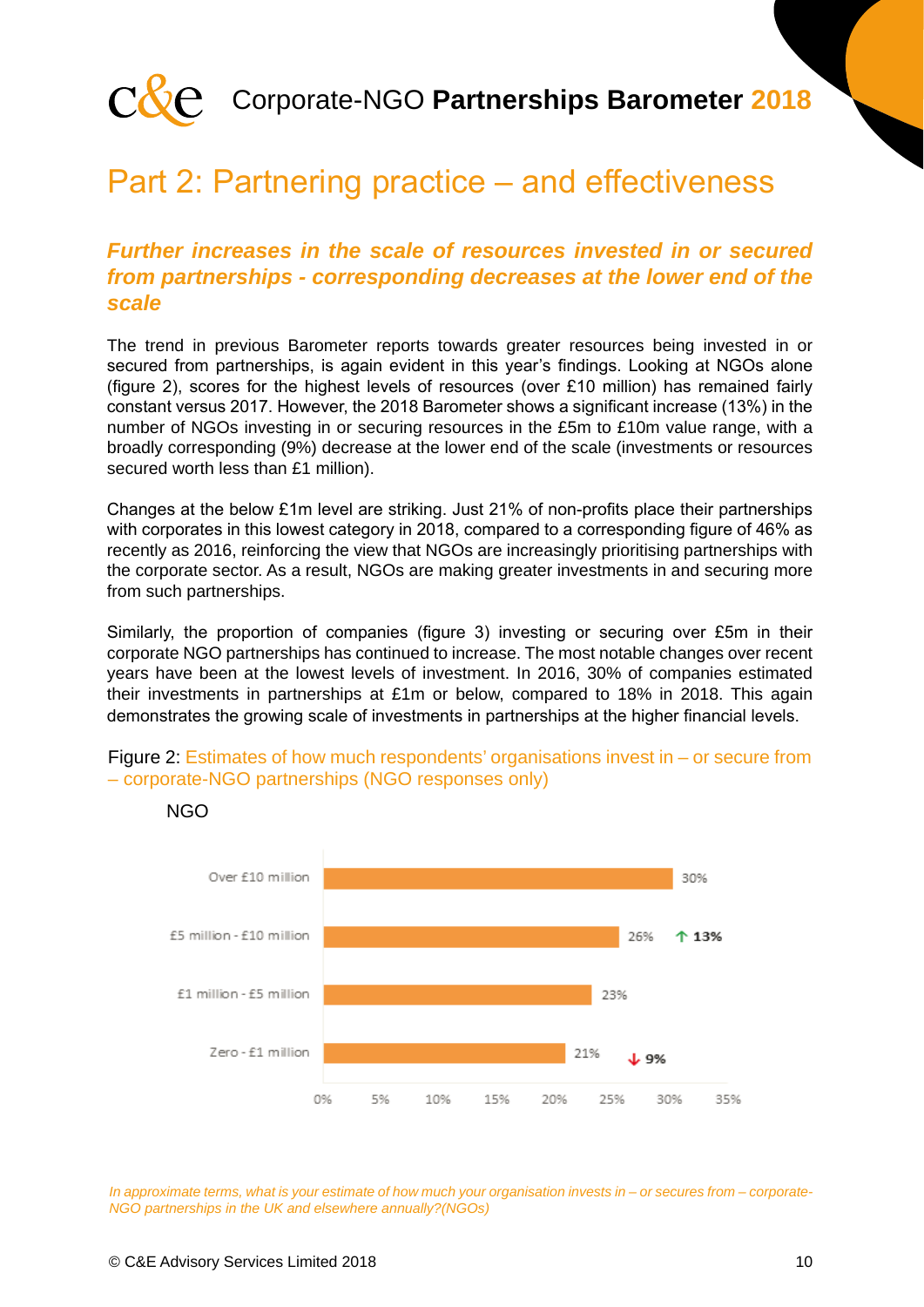![](_page_10_Picture_0.jpeg)

Figure 3: Estimates of how much respondents' organisations invest in – or secure from – corporate-NGO partnerships (Corporate responses only)

![](_page_10_Figure_2.jpeg)

#### **CORPORATE**

*In approximate terms, what is your estimate of how much your organisation invests in – or secures from – corporate-NGO partnerships in the UK and elsewhere annually? (corporates)*

#### The trend towards strategic partnerships continues

As partnerships become more valuable to NGOs and corporates, the steady move towards strategic partnering (as opposed to tactical and largely transactional partnerships) is again evidenced in this 2018 Barometer.

The move towards strategic partnering is much more pronounced in corporate responses, compared with NGOs. Overall, 50% of companies (figure 5) describe over three-quarters of their partnerships as strategic, compared to just 21% of NGOs who rate their partnership portfolios similarly (figure 4). Nevertheless, the combined 42% of NGOs who consider over 50 % of their partnerships as strategic represents a 10% increase on 2017 assessments, again highlighting the move towards more strategic partnering across both sectors.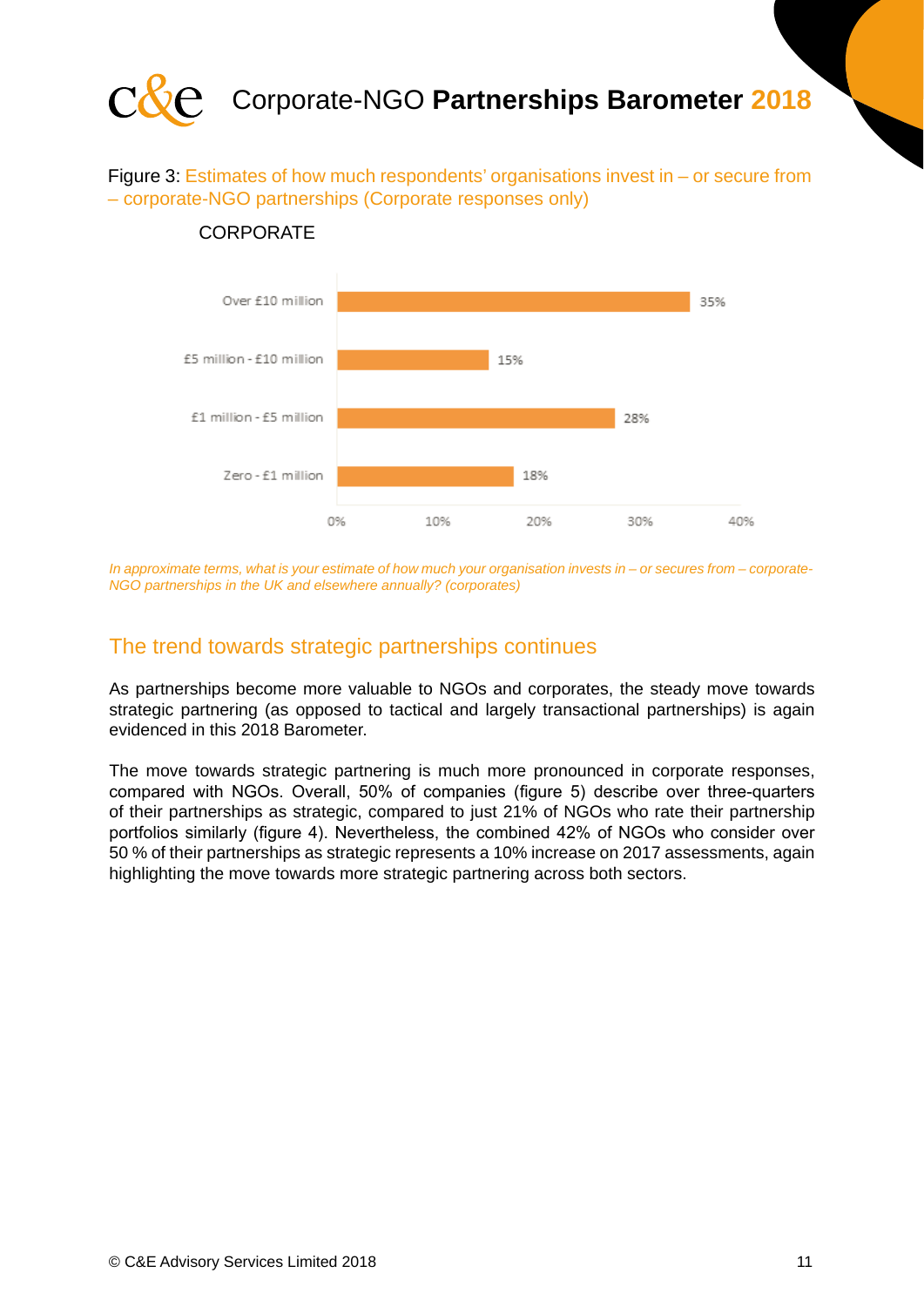![](_page_11_Figure_0.jpeg)

*In approximate terms, what percentage of your corporate-NGO partnerships would you describe as strategic as opposed to 'non-strategic' (transactional, tactical)? NGOs* 25%

![](_page_11_Figure_2.jpeg)

Figure 5: Strategic partnerships - Corporate responses only

*In approximate terms, what percentage of your corporate-NGO partnerships would you describe as strategic as opposed to 'non-strategic' (transactional, tactical)? Corporates*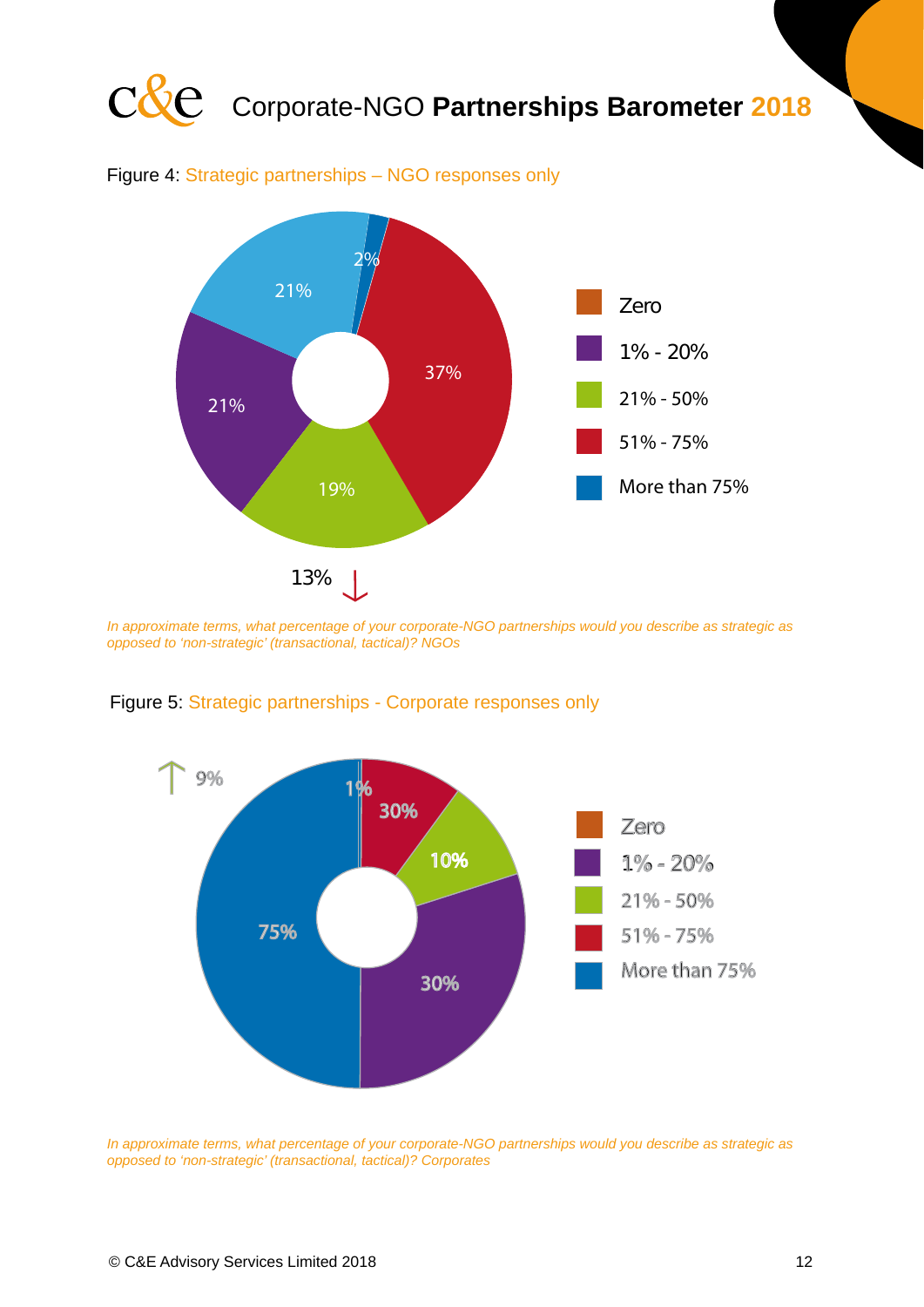![](_page_12_Picture_0.jpeg)

### Depth and reach of partnerships

*Corporates place much greater emphasis on deeper, problem-solving partnerships in their practices, whilst NGOs aspire to this position but appear to have fallen back.*

With corporate & brand 'purpose' and role in society now prominent on the business agenda, 'mission' at the core of most NGOs' reason for being, and competency-based, purpose-led partnerships increasingly acknowledged to be important by NGOs and corporates, we set out two years ago to explore and track the extent to which this type of deeper partnership is being practised.

NGOs and corporates were asked the extent to which their organisation's current position in partnering is accurately reflected by the statement: "We are increasingly engaged in deeper, problem-solving partnerships designed to address core, mission-relevant or purpose-led issues in ways that create value for society, for ourselves and for our (corporate or NGO) partners."

Overall the figures for 2018 show that the direction of travel remains towards embracing and practising the type of partnerships described by the above statement. However, significant gaps exist between the corporate and NGO sectors.

Nearly three-quarters of companies (74%) state that their organisation is currently engaged in deeper, problem-solving partnerships that address core issues – a striking uplift of 28% with last year (figure 6). In fact, in when this question was first asked in 2016, just 34% of companies made such a claim, meaning that the proportion of companies whose practices demonstrate this feature has more than doubled (from 34% in 2016 to 74% in 2018). This remarkable finding resonates with and appears to emphasise the growing role of societal purpose to businesses and brands.

In contrast, NGOs aspire to implement such deeper, problem-solving partnerships that address mission-relevant issues, but it appears that they are struggling to translate aspiration into practice. As figure 6 shows, the largest proportion of NGO respondents (49%) identify in the 'aspiration' option, while there has been a 10% year on year fall in NGOs stating that their organisations practise the type of partnerships described. Feedback in qualitative research indicates that problem-solving partnerships designed to address core, mission-relevant or purpose-led issues require transformation (in processes & systems, impact measures, and indeed business models) which many NGOs are struggling to operationalise.

Notwithstanding the above, there are encouraging signs from the NGO sector. Whilst lower than in 2017, the 26% of NGOs whose organisations currently practise core, problem-solving partnerships represents an uplift of 11% on 2016 when equivalent responses to the same question were at just 15%.

Finally, it can be seen from figure 7 that international companies and NGOs are more advanced than their UK-only counterparts in the practice of the type of partnerships described above.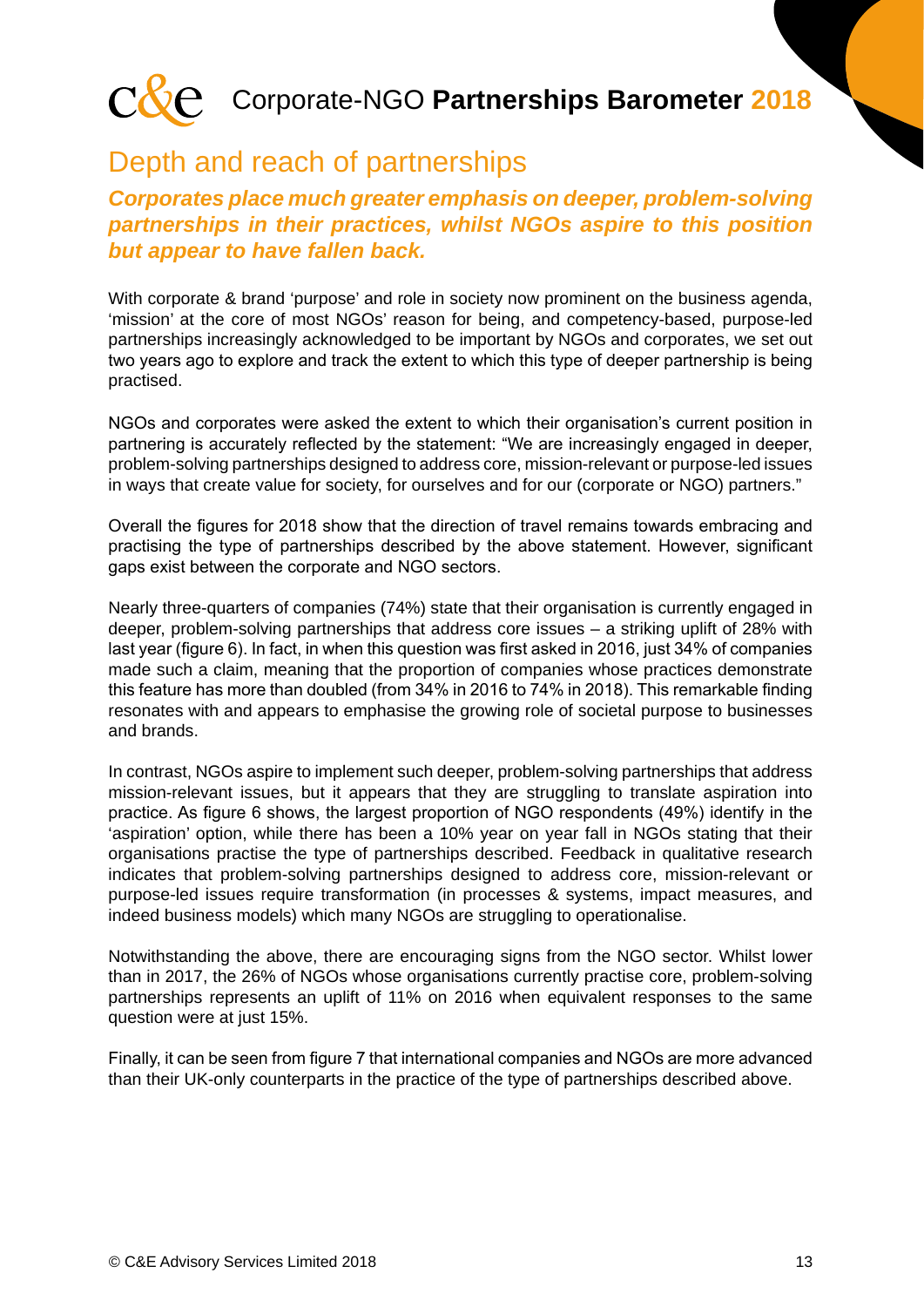![](_page_13_Picture_0.jpeg)

Figure 6: The extent of deeper, problem-solving partnerships addressing core, mission-relevant or purpose-led issues in ways that create value for society (corporates and NGOs separated)

![](_page_13_Figure_2.jpeg)

*"We are increasingly engaged in deeper, problem-solving partnerships designed to address core, mission-relevant or purpose-led issues in ways that create value for society, for ourselves and for our (corporate or NGO) partners." In light of the preceding statement, which of the following choices most accurately reflects your organisation's current position:*

It is particulalrly notable that international corporate partners' belief is strong that their partnerships are strategic.

Figure 7: The extent of deeper, problem-solving partnerships addressing core, mission-relevant or purpose-led issues in ways that create value for society (breakdown by sector, UK and International responses)

![](_page_13_Figure_6.jpeg)

*"We are increasingly engaged in deeper, problem-solving partnerships designed to address core, mission-relevant or purpose-led issues in ways that create value for society, for ourselves and for our (corporate or NGO) partners." In light of the preceding statement, which of the following choices most accurately reflects your organisation's current position:*

© C&E Advisory Services Limited 2018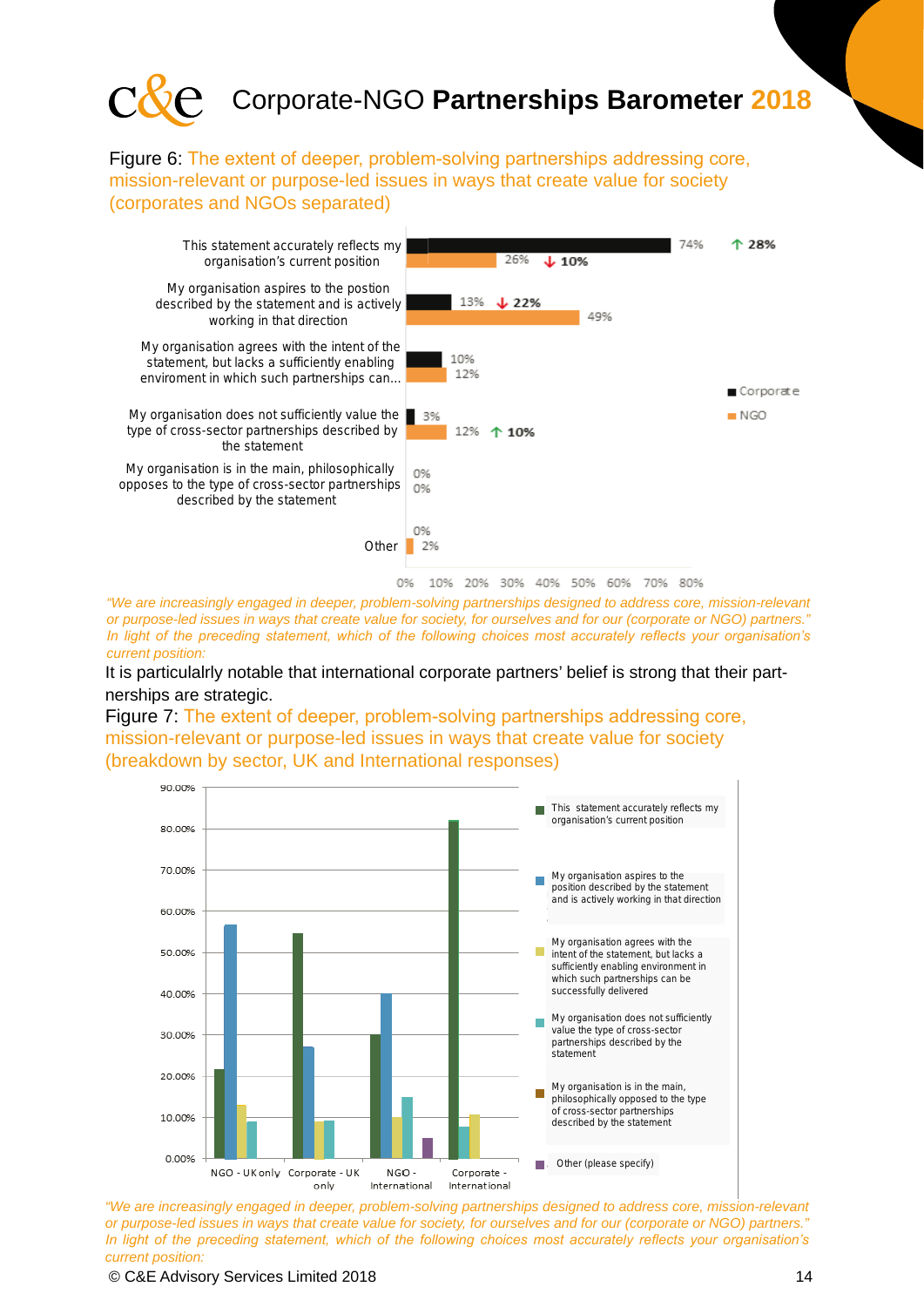![](_page_14_Picture_0.jpeg)

### What non-cash value do Corporate and NGO partners bring to each other?

#### *Corporates emphasise the value of non-cash assets more than NGOs*

Since the Barometer started (in 2012) to test the emphasis of the value placed on non-financial elements of partnering, it has been clear that the business sector places a higher value on nonfinancial partnering than does the NGO sector. Nevertheless, NGOs increasingly recognise the value that non-financial support can bring to mission-led partnering and recent Barometer reports have reported an increase in the proportion of NGOs recognising this important feature. However, the 2018 Barometer finds a growing divergence in the perspective between corporates and NGOs on this topic.

Specifically, when asked whether they agree that harnessing their competencies and noncash assets can make much more of an impact on their key NGO partners than financial support (figure 8) a record 92% of corporates agreed with the statement – an increase of 16% compared with 2017 responses. This reinforces the strong move towards deeper, problemsolving partnerships that draw on the assets of the organisations involved to create or enhance value for the partners – and for society.

Conversely, the proportion of NGOs agreeing with an equivalent statement has fallen (by 13%) to 56%. We know that access to funds consistently represents the lead motivation for NGOs partnering with corporates. However, as the partnering agenda matures, and the private sector becomes a more prominent actor in the development arena, it appears that many non-profits are yet to properly value and harness the inherent value in non-financial aspects of cross-sector partnering. Notwithstanding this point, it is worth noting that only 7% of NGOs disagree that harnessing corporate partners' competencies and non-cash assets can make much more of an impact on their mission-delivery objectives than through cash-based relationships. Around a third of NGOs (37%) remain ambivalent, but a clear majority (56%) agree with the proposition.

![](_page_14_Figure_7.jpeg)

#### Figure 8: Harnessing competences and non-cash assets (corporates and NGOs compared):

*Which of the following statements reflect the experience of your organisation in terms of your strategic corporate-NGO partnerships?*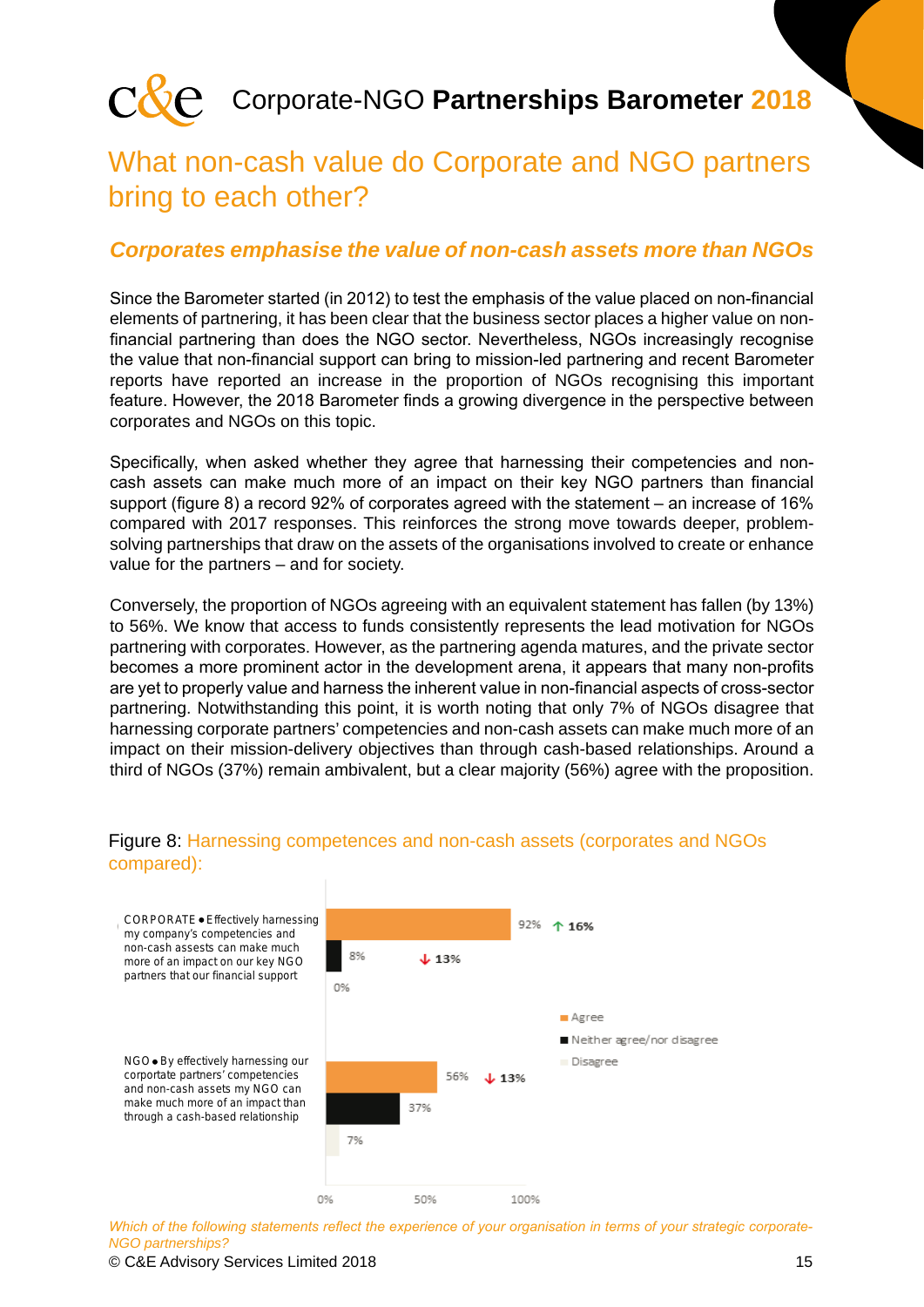![](_page_15_Picture_0.jpeg)

#### If non-financial corporate inputs bring value to NGOs, to what extent do practitioners on either side assess the value that NGOs bring to their corporate partners?

#### *Improving understanding of societal and environmental issues*

There is again this year, overwhelming agreement that partnerships with NGOs helps to enhance business understanding of social and / or environmental issues – with 95% of NGOs and businesses agreeing with this view (figure 9). This is important in enabling businesses to make informed decisions that help the latter to identify and mitigate risks, harness opportunities and take appropriate actions in alignment with their corporate and brand values.

#### Figure 9: Improving understanding of societal and/or environmental issues (corporates and NGOs compared)

![](_page_15_Figure_6.jpeg)

*Which of the following statements reflect the experience of your organisation in terms of your strategic corporate-NGO partnerships?*

#### **Changing business practices for the better**

In recent years, the Barometer has found an increasing acknowledgement from both NGOs and corporates that partnerships have helped to change the practices of their business partners for the better.

This finding is reflected again this year with almost two-thirds of corporates (64%) believing this to be the case, compared

with 56% of NGOs (figure 10). Business practices referenced include a wide range of issues, from inclusive economic growth, sustainable market development and environmentally sustainable practices, to efforts to identify and tackle the risks of modern slavery in supply chains, or rising levels of obesity amongst consumers, for example.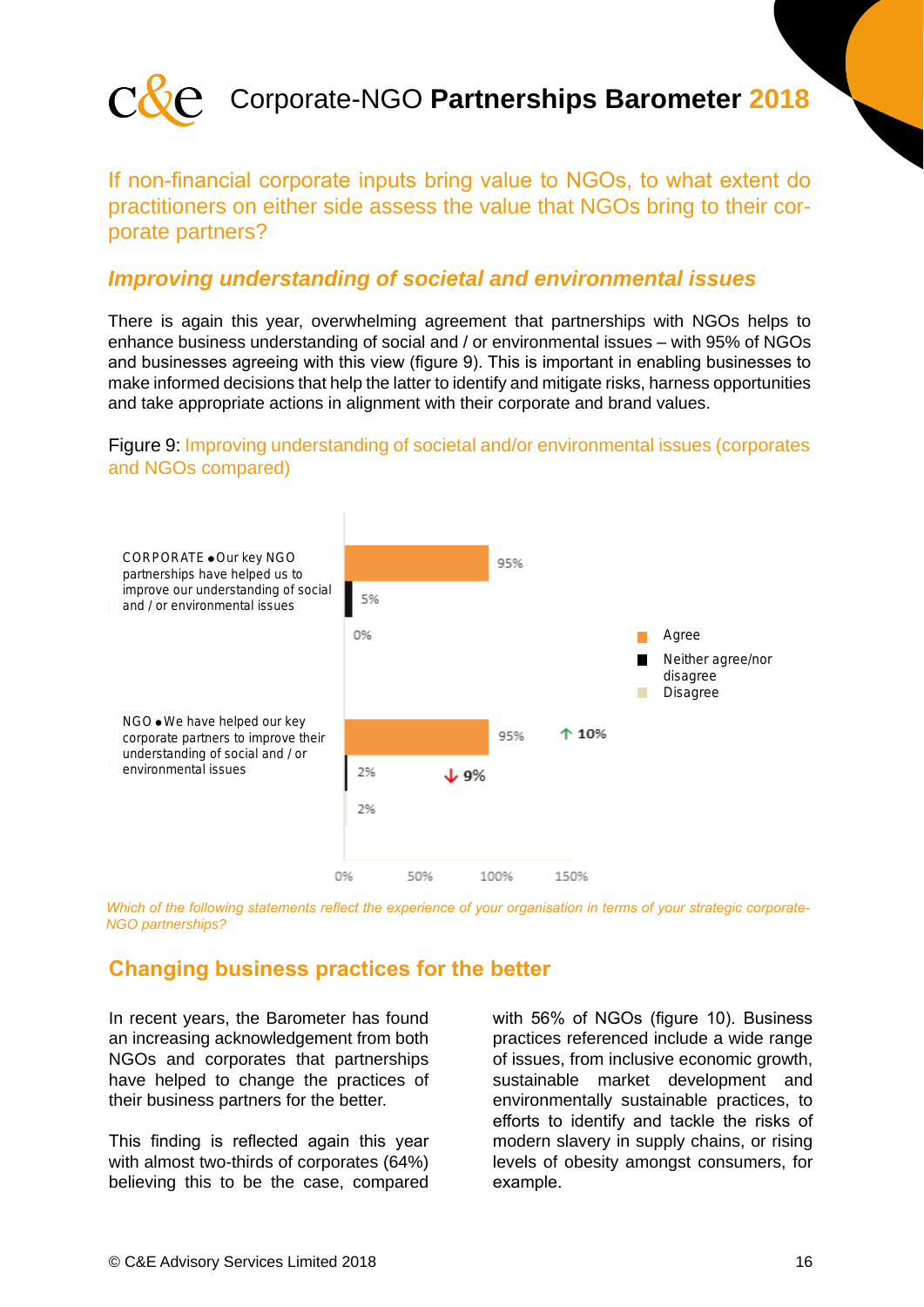![](_page_16_Picture_0.jpeg)

Figure 10: Changing business practices for the better (corporates and NGOs compared)

![](_page_16_Figure_2.jpeg)

*Which of the following statements reflect the experience of your organisation in terms of your strategic corporate-NGO partnerships?*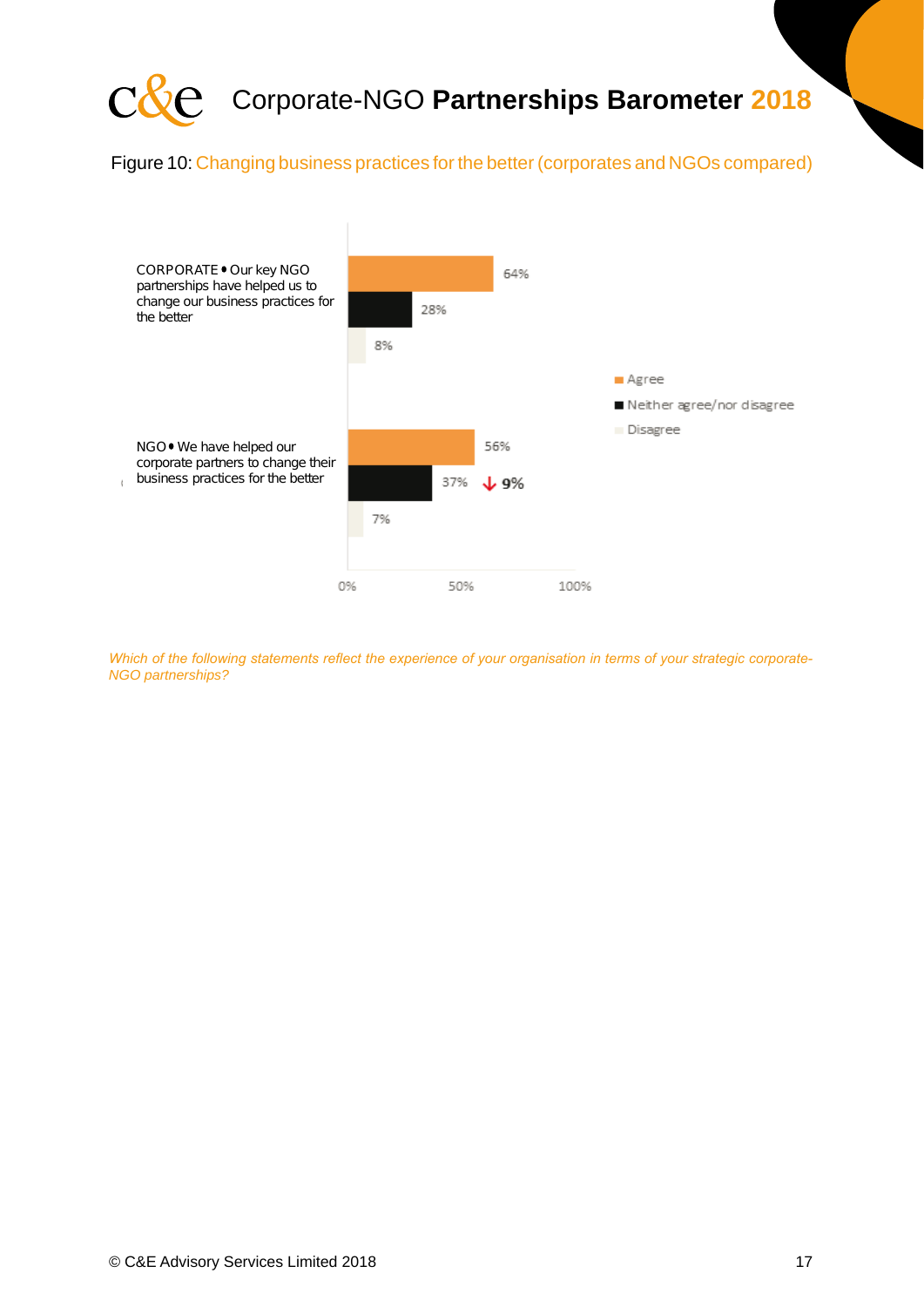![](_page_17_Picture_0.jpeg)

### Part 3: Effects of the international aid sector sexual exploitation and poor disclosure scandals on cross-sector partnering

#### *The scandal necessitated a 'pause and reflect' by both companies and NGOs but has not led to any lessening of investments in - or prioritisation of - cross-sector partnering.*

2018 has been something of a traumatic year for the international development community.Mainstream media reports of serious transgressions by representatives of aid agencies (including where aid workers had exploited beneficiaries and fellow aid workers) were compounded by revelations of failures in governance and transparency by highly respected development agencies. The storm raged far and wide, across multiple geographies and organisations, with some of the latter being sanctioned with suspension of government funding and significant reductions in income from the general public.

The repercussions of these events continue, with periodic further reports in the media. At the end of July 2018, the British parliament's International Development Committee published its enquiry report on the scandal which concluded that sexual exploitation and abuse is widespread in the international aid sector, stated that charities and funders have failed to face up to the problem and

called for "fundamental culture change".

Against this background, we were encouraged to examine whether, and to what extent, partnerships between corporates and NGOs have been affected by these scandals. We therefore asked both companies and NGOs to indicate the extent to which recent reporting of poor safeguarding and transparency practices at some international NGOs / development agencies has affected their organisation's approach to cross-sector partnering.

We discovered that for three-quarters of organisations, the scandals have had neither a negative nor positive effect on their approach to partnering (figure 11) with 76% of Corporates and a nearidentical 73% of NGOs agreeing with this sentiment at a consolidated level.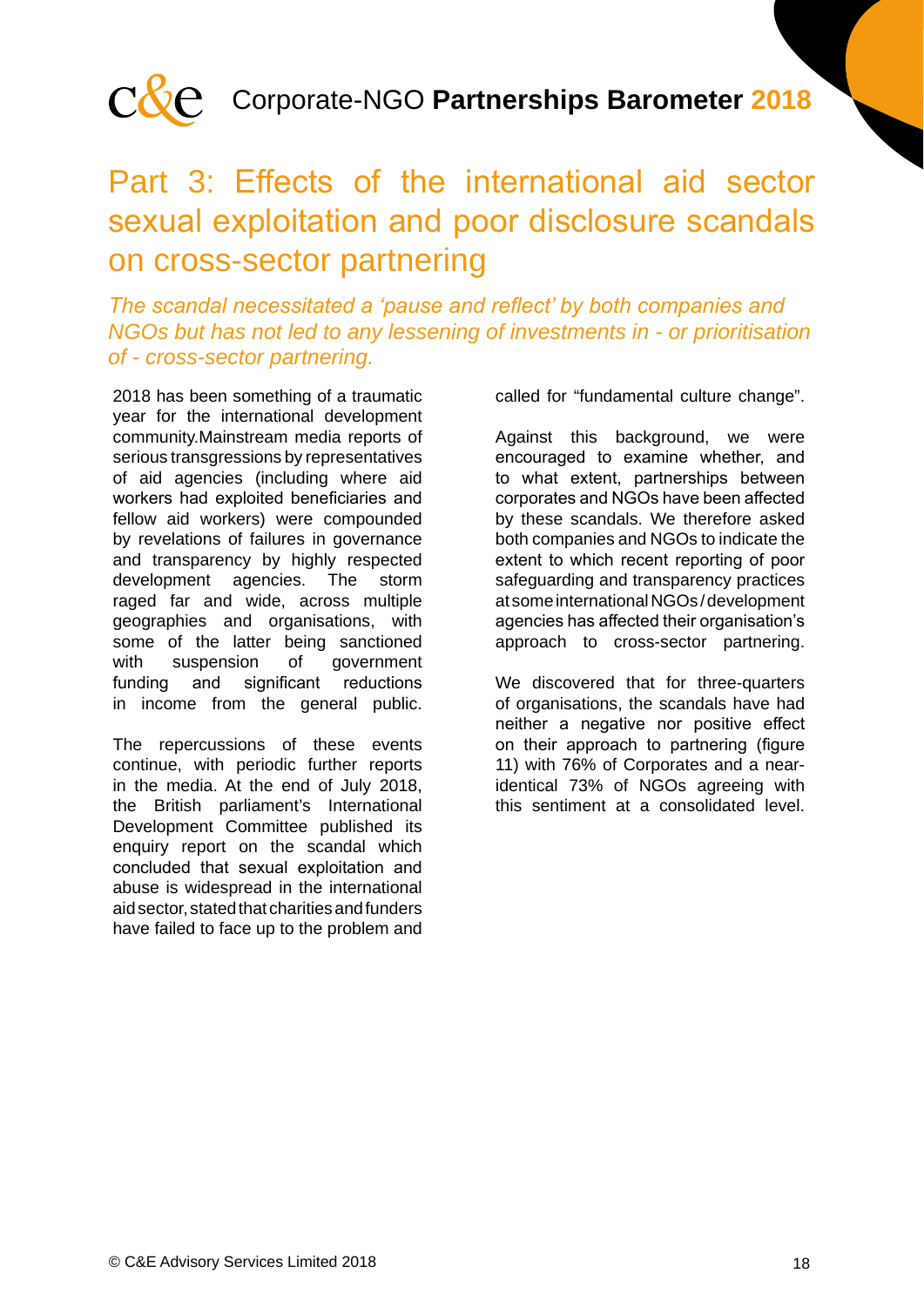![](_page_18_Picture_0.jpeg)

Figure 11: The extent to which the sector has been affected by reports of poor safeguarding and transparency practices at some international NGOs / development agencies.

![](_page_18_Figure_3.jpeg)

*To what extent, if any, has recent reporting of poor safeguarding and transparency practices at some international NGOs / development agencies affected your organisation's approach to cross-sector partnering?*

And looking at the data by UK-only and international corporates and NGOs (figure 12) the views of the various constituents align in the conclusion that overall, partnerships have not been materially negatively affected by the scandal. Least affected by the scandal are UK-only NGOs, 90% of whom report that the issue has had neither a positive nor negative effect, whilst international NGOs (70%) and international companies (68%) report a similar experience.

Conversely, and perhaps counter-intuitively, it is notable that a quarter (25%) of international companies and 15% of international NGOs express the view that the scandal has in fact affected their organisation's approach to cross-sector partnering either positively, or very positively.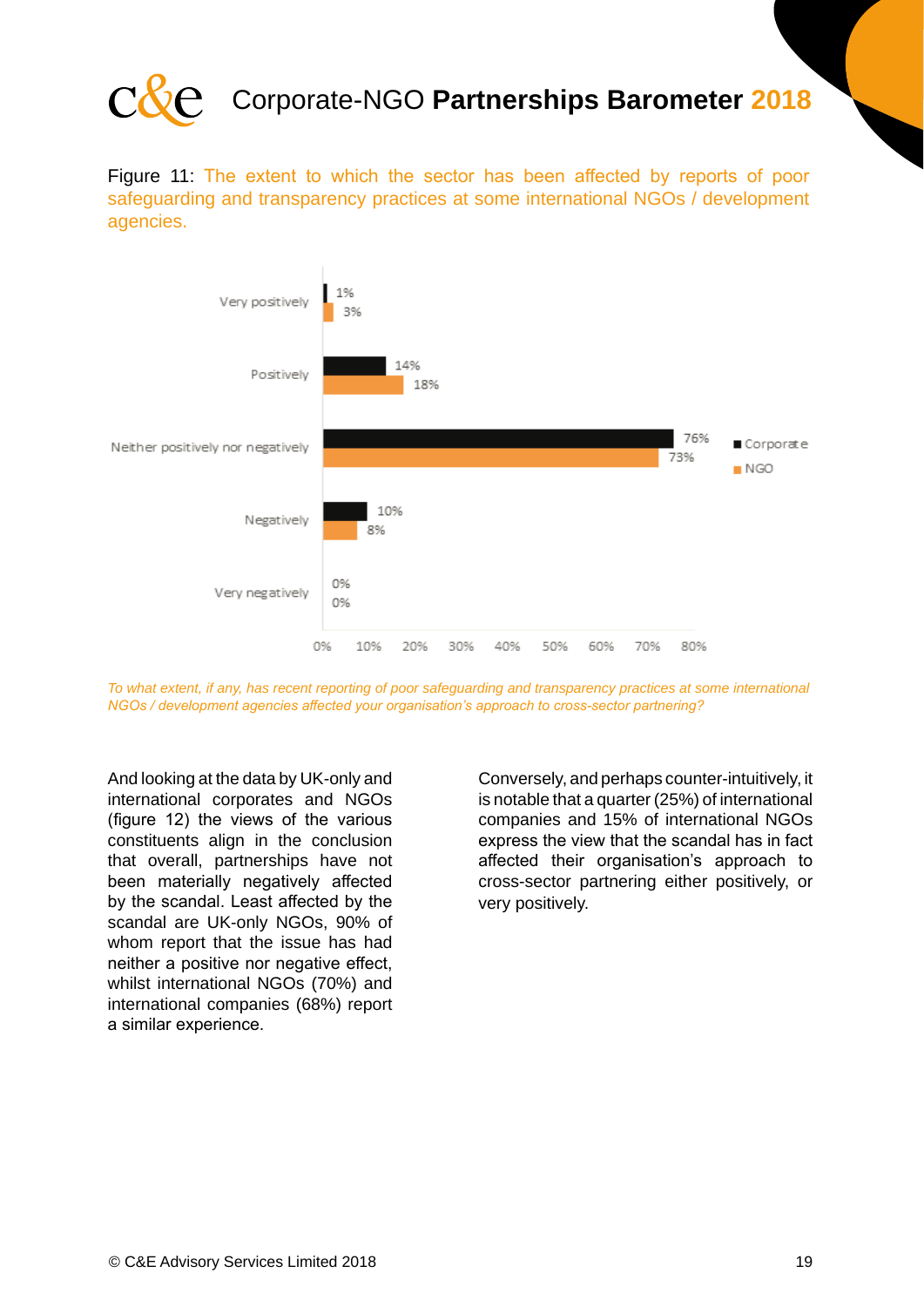![](_page_19_Picture_0.jpeg)

Figure 12: The extent to which the sector has been affected by reports of poor safeguarding and transparency practices at some international NGOs / development agencies (UK and international breakdown).

![](_page_19_Figure_3.jpeg)

*To what extent, if any, has recent reporting of poor safeguarding and transparency practices at some international NGOs / development agencies affected your organisation's approach to cross-sector partnering?*

In describing how news of poor safeguarding and transparency practices at international NGOs / development agencies has affected their organisation's approach to cross-sector partnering, a number of points emerge. A very small minority report stopping or changing the types of organisations with whom they partner – as the following comments illustrate:

> *"We will be looking at how we can make positive social impact through other routes - other than NGOs. We may also look at funding smaller local NGOs rather than larger INGOs.* [International company]

*[It has led to a] shift in focus* [UK-only company]

However, the vast majority of sentiment captured in both the Barometer survey and qualitative inputs shared commentary typified by the following:

> *It hasn't substantively affected my organisation as focus is Uk domestic health sector* [UK-focused NGO]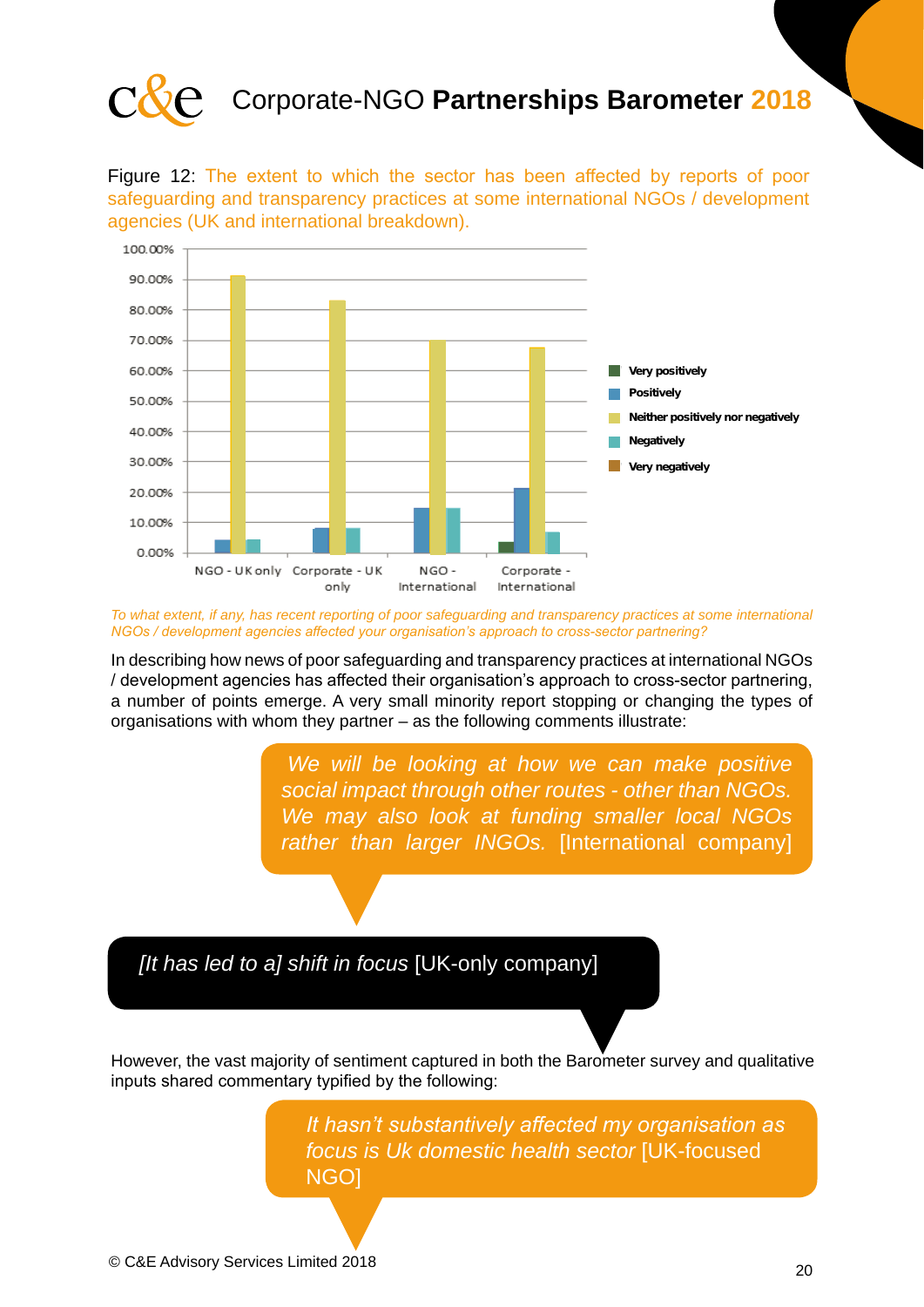![](_page_20_Picture_0.jpeg)

*It has not impacted at all.* [International company]

*Ensuring honest, transparent conversations with our partners are happening on a regular basis; increased discussion on potential risks of partnership, as well as the benefits, and strong mitigation plans in place; increased emphasis on the importance of strong partnership governance structures being in place.* [International NGO]

*Positive in the sense that it has stimulated a rigorous risk review of all of our partnerships and involved a new plan and processes to manage and mitigate potential risks and increase best practice partnership management.*  [International company]

> *[It has] Just reiterated the importance of good leadership, integrity and honesty across all sectors. I am not sure how you can mitigate against this kind of behaviour in terms of planning cross-sector partnerships though of course we engage in a lot of due diligence with our partners.* [UK-only company]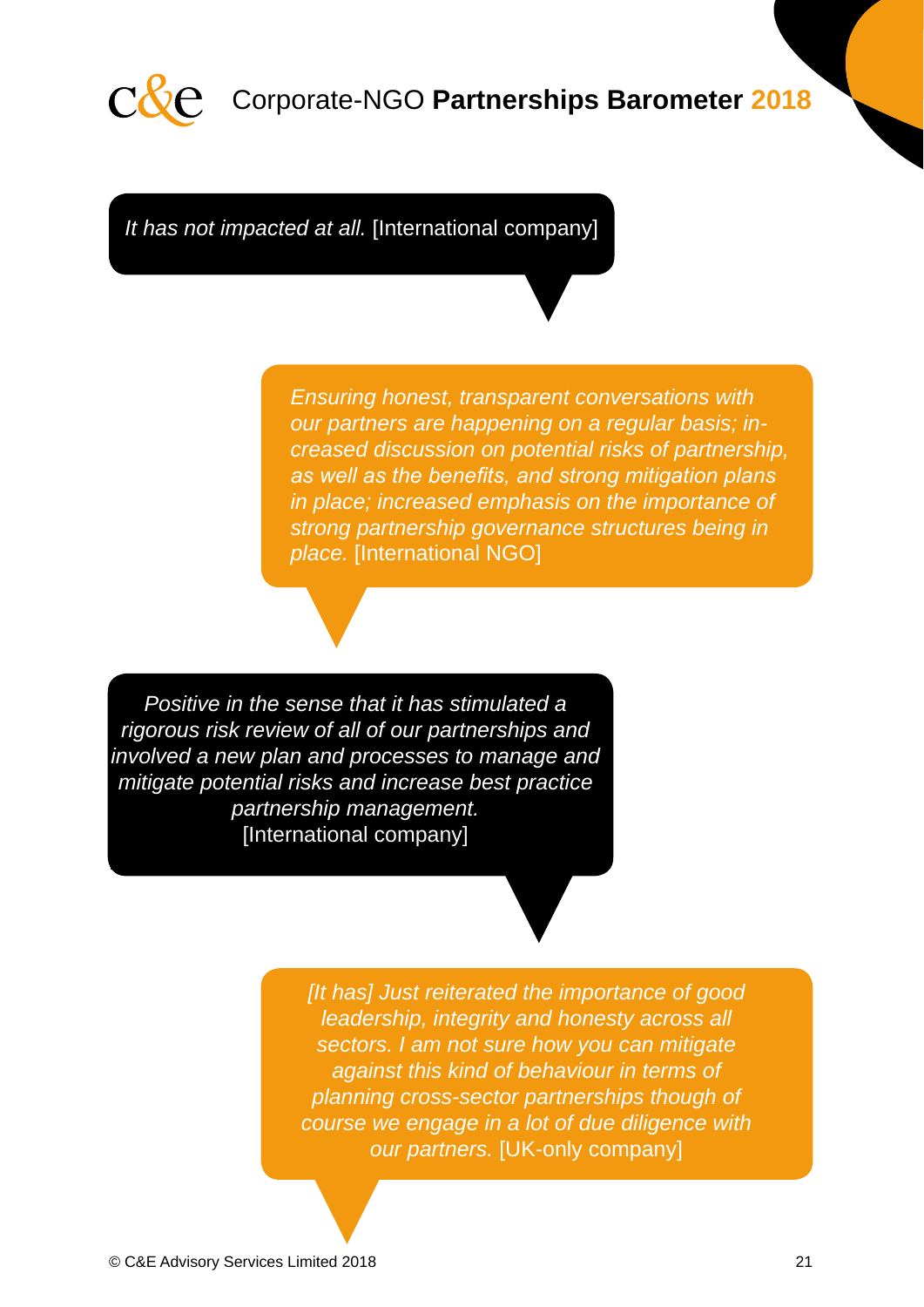![](_page_21_Picture_0.jpeg)

We have seen over many years of the Barometer that partnerships between corporates and NGOs have become increasingly important, playing a growing role in helping the latter to deliver their core mission, whilst enabling the former to fulfil their societal purpose and to secure long-term value-creation for shareholders in the process. Corporate and NGO responses to the scandal that has raged around some international NGOs show that the partnering agenda which is now increasingly based on deep, strategically important relationships has remained resilient through the crisis.

The scandal necessitated a 'pause and reflect' by both companies and NGOs but has not led to any lessening of investments in or prioritisation of cross-sector partnering. Instead, the crisis may serve to underpin enhancements in partnering practices as UK and international companies and NGOs take steps to ensure improvements in processes (such as due diligence and relationship management) governance and leadership, and the reinforcement of clear partnership principles (such as around honesty and transparent communication) to ensure continued partnership success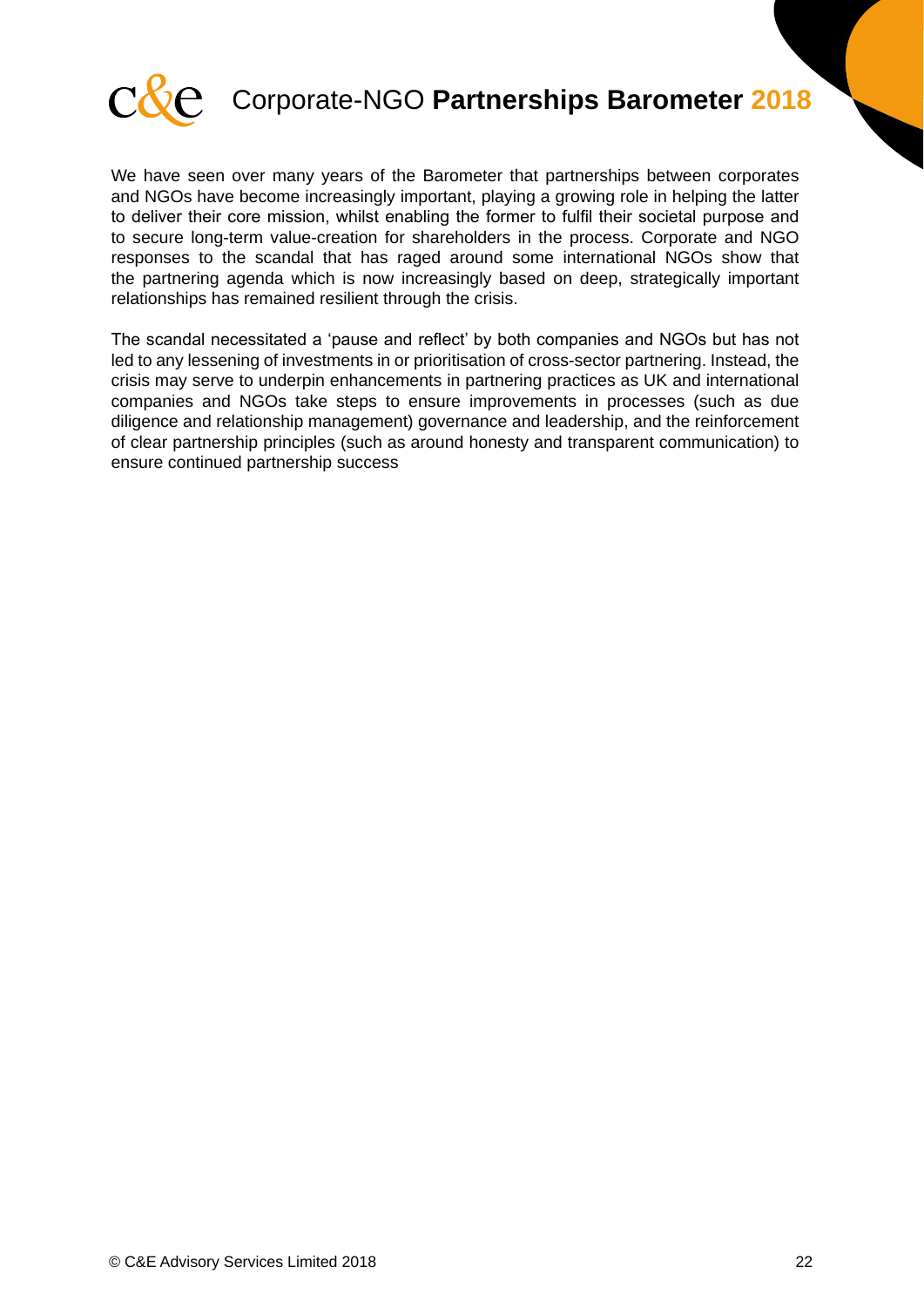![](_page_22_Picture_0.jpeg)

### Part 4: Policy change and behaviour change as objectives in cross-sector partnerships

#### *Growing emphasis being placed on securing policy and behaviour change through cross-sector partnerships*

In our second focus topic, the 2018 Barometer sought to explore whether, and to what extent corporate and NGO partners are emphasising the need to secure changes in public policy and behaviour amongst their target audiences, stakeholders and consumers through partnerships with each other.

To explore these topics, respondents to the Barometer survey were asked to assess how much emphasis their organisations now place on policy change and behaviour change through their strategic Corporate-NGO collaborations (i.e. in addition to the programmatic, innovation and fundraising elements that are typical of most partnerships).

#### **Behaviour change**

We discovered that greater or much greater emphasis is being placed on securing changes in behaviour by the target groups on which specific partnerships are focused. Examples range from corporate and charity partners working together to encourage consumers to reduce their use of plastics, to make life-style changes to reduce the incidence of diabetes or obesity, or to improve safety and reduce the incidence of suicides on railway lines. Over three-quarters (79%) of corporates and more than two-thirds of NGOs (67%) state that they are placing greater or much greater emphasis on the behaviour change aspects of partnering (figure 13).

This growing emphasis on behaviour change further illustrates the increasing sophistication of partnerships as corporate and brand purpose, and NGO mission take centre-stage in crosssector partnering. The partnerships that have won the 'Most Admired' accolade in this year's Barometer (see part 6) each reflect this aspect of partnering.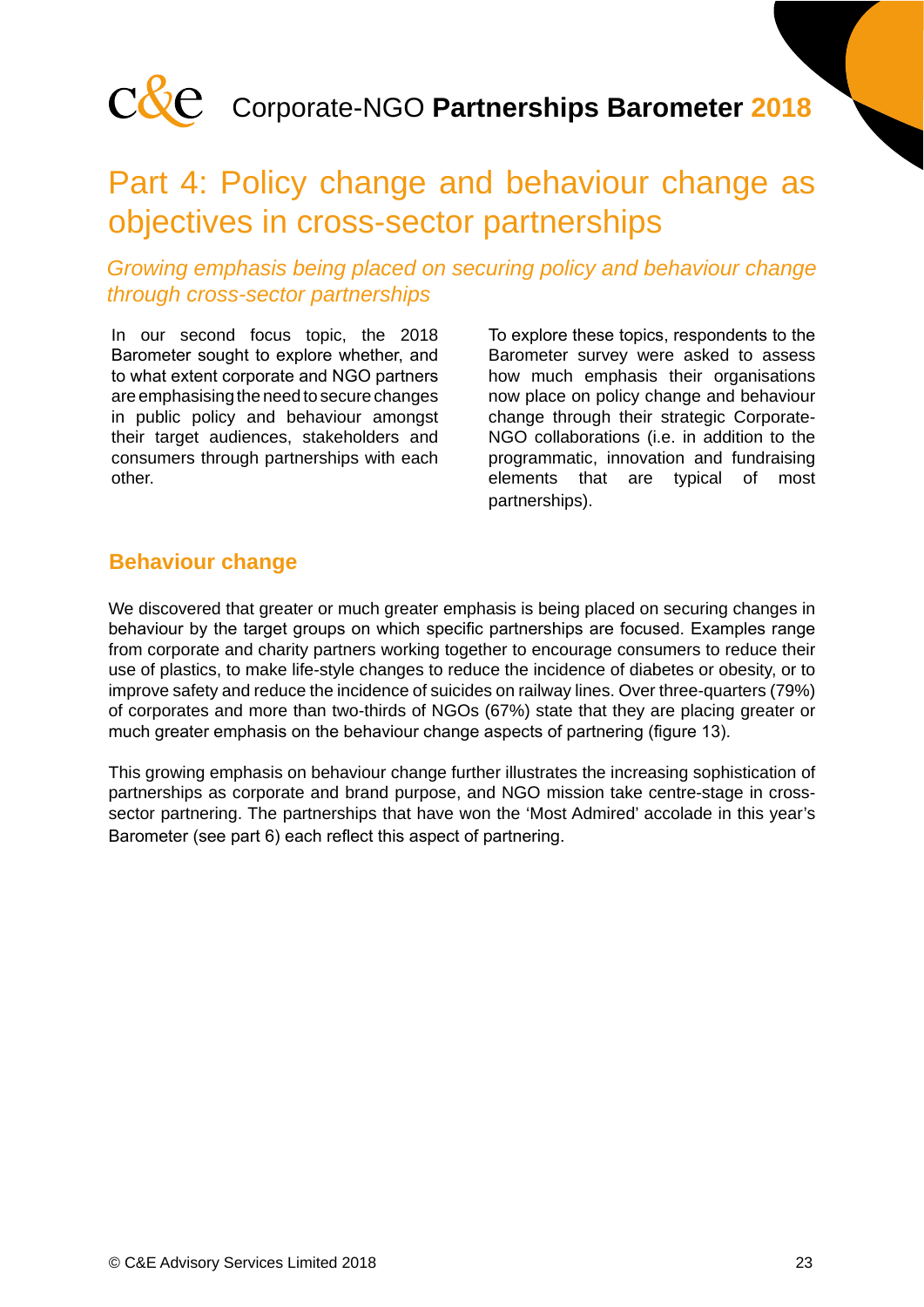![](_page_23_Picture_0.jpeg)

Figure 13: The emphasis placed on behaviour change:

![](_page_23_Figure_2.jpeg)

*In addition to the programmatic, innovation and fundraising elements that are typical of many partnerships: How much emphasis would you say your organisation is placing on the following element(s) in your strategic Corporate-NGO collaborations: Behaviour change*

A breakdown of the data by UK-focused and international corporates and NGOs (figure 14) shows that UK-only companies are particularly prevalent in emphasising partnerships-based behaviour change efforts to a greater or much greater extent, with over four-fifths (91%) of this cohort declaring emphasis on this aspect of partnering.

![](_page_23_Figure_5.jpeg)

Figure 14: The emphasis placed on behaviour change (breakdown by sector, UK and International responses):

*In addition to the programmatic, innovation and fundraising elements that are typical of many partnerships: How much emphasis would you say your organisation is placing on the following element(s) in your strategic Corporate-NGO collaborations: Behaviour change*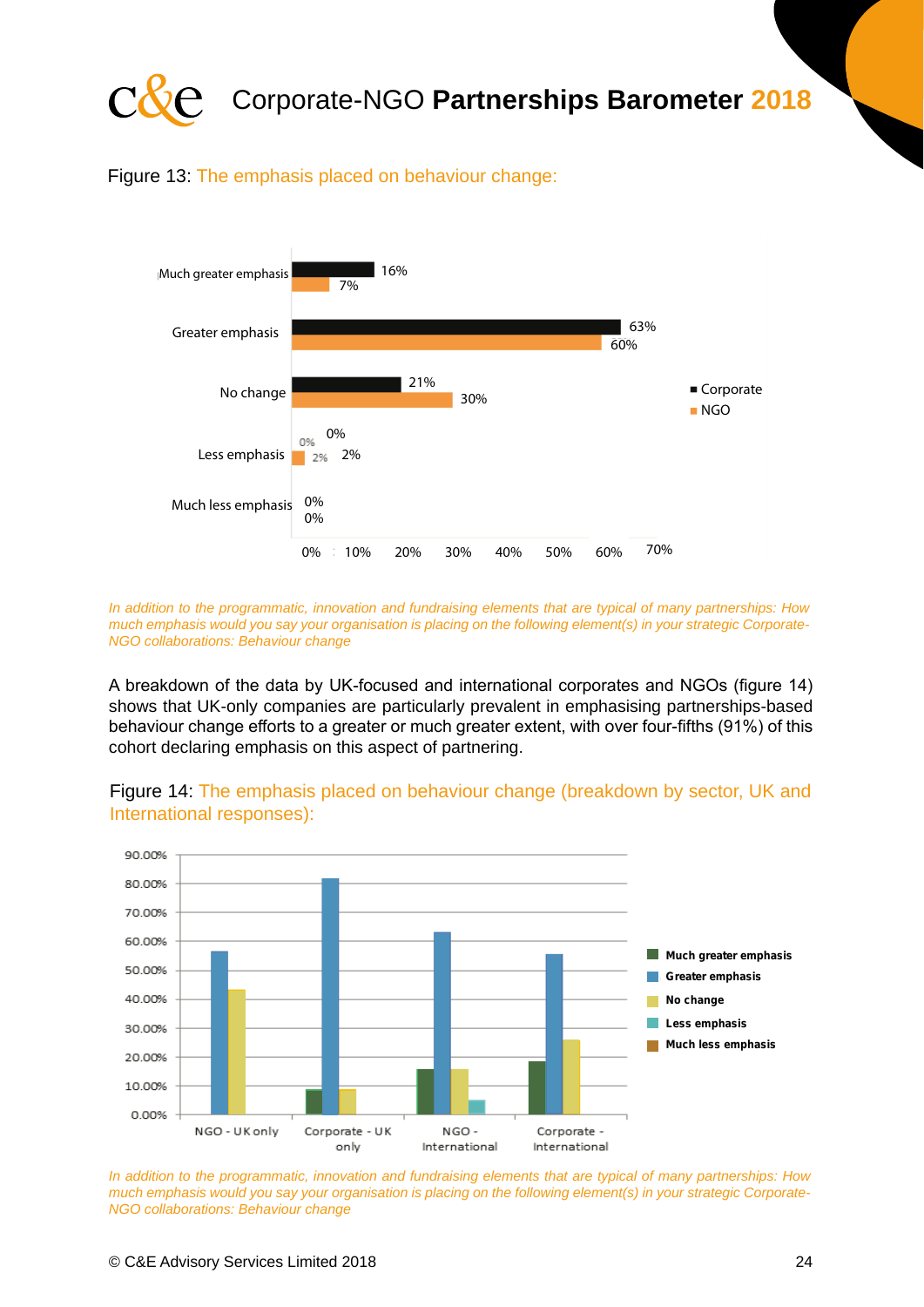![](_page_24_Picture_0.jpeg)

#### Policy Change

Similarly, we discovered that many more corporates and their NGO partners are seeking to influence public and other policy in a bid to secure the strategic objectives set for the partnership. In the SDG era where clear global goals exist for multiple social and environmental issues, it appears that NGOs and companies are increasingly seeking to leverage their collective influence and assets, working collaboratively to bring about changes in policy. Changes 'upstream' at policy levels can then set the context for and speed the path towards greater results at the levels of the organisation and individual where behaviour changes are often sought.

A classic example of policy change-focused collaboration is the 'unusual bedfellows' collaboration between Greenpeace and McDonalds which, with support from the soy industry and civil society organisations, led the Brazilian government to put in place indefinitely the soy moratorium - an agreement protecting huge swathes of Amazon rainforest from being destroyed for soybean farming. For Greenpeace, which does not accept funding from companies, the focus of the collaboration was on bringing about policy and system change. The moratorium is said by Greenpeace to have "already produced a spectacular drop in Amazon deforestation... And now the moratorium will last until – as the renewal document says – it is no longer needed."

Whether is heart health charities working with strategic corporate partners, or cotton and forestry dependent companies working with relevant NGOs to influence changes in government policy to sustain their supply chains, the 2018 Barometer makes clear that there is a growing emphasis on securing policy changes through strategic corporate-NGO partnerships. Specifically, at a consolidated level (figure 15), just over half (52%) of all corporates and two-thirds (66%) of all NGOs surveyed say their organisations are placing greater or much greater emphasis on this type of collaboration.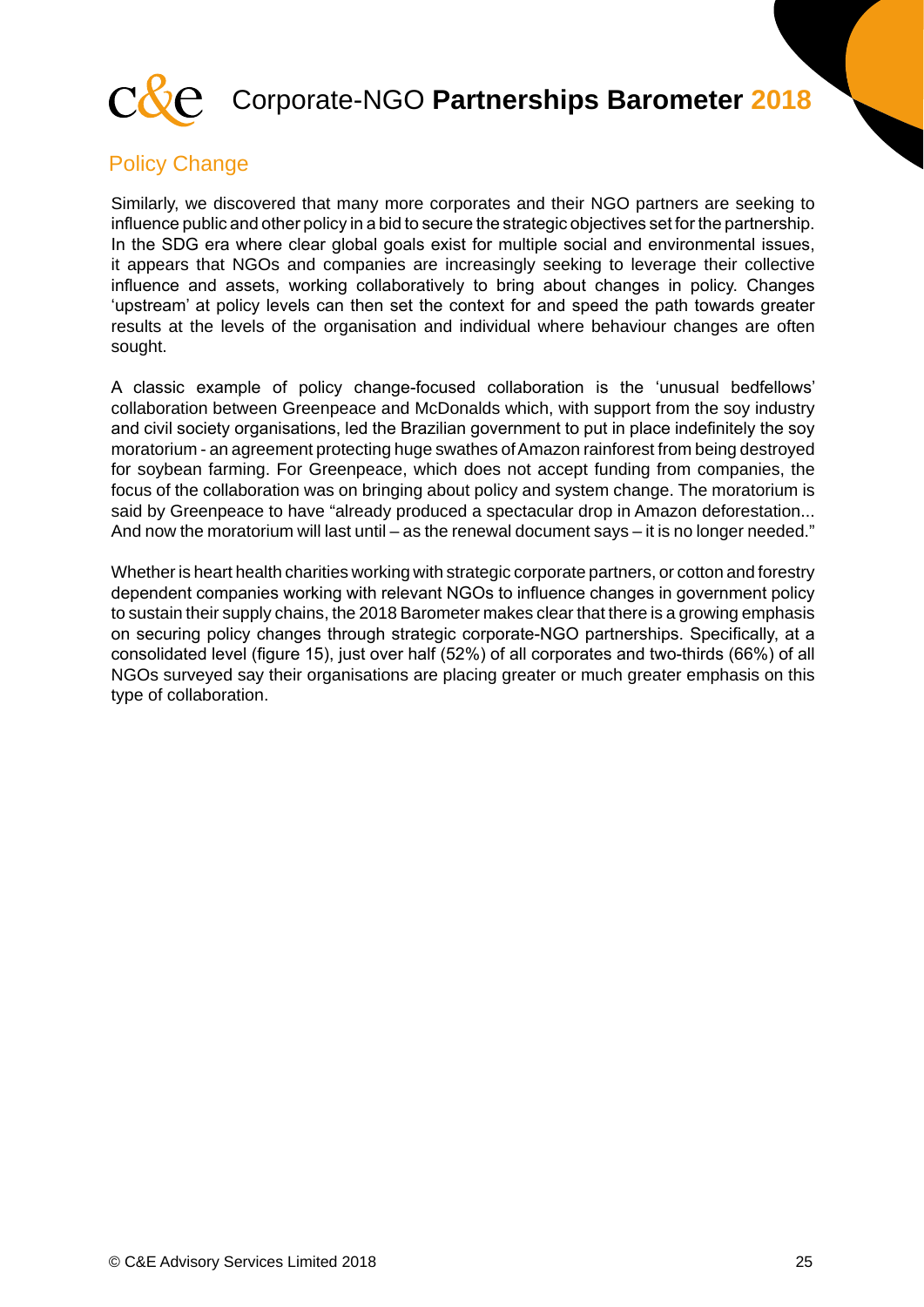![](_page_25_Picture_0.jpeg)

#### Figure 15: The emphasis placed on policy change:

![](_page_25_Figure_2.jpeg)

*In addition to the programmatic, innovation and fundraising elements that are typical of many partnerships: How much emphasis would you say your organisation is placing on the following element(s) in your strategic Corporate-NGO collaborations: Policy change*

The findings are even more revealing when broken down by UK-focused, and international companies and NGOs (figure 16). Notably, international NGOs and corporates appear to be placing a greater emphasis on policy change than their UK-centric counterparts. Nearly fourfifths (79%) of international NGOs and approaching two-thirds (63%) of international companies are emphasising the policy change agenda to a greater or much greater extent (compared o 57% and 27% respectively for UK-focused NGOs and companies).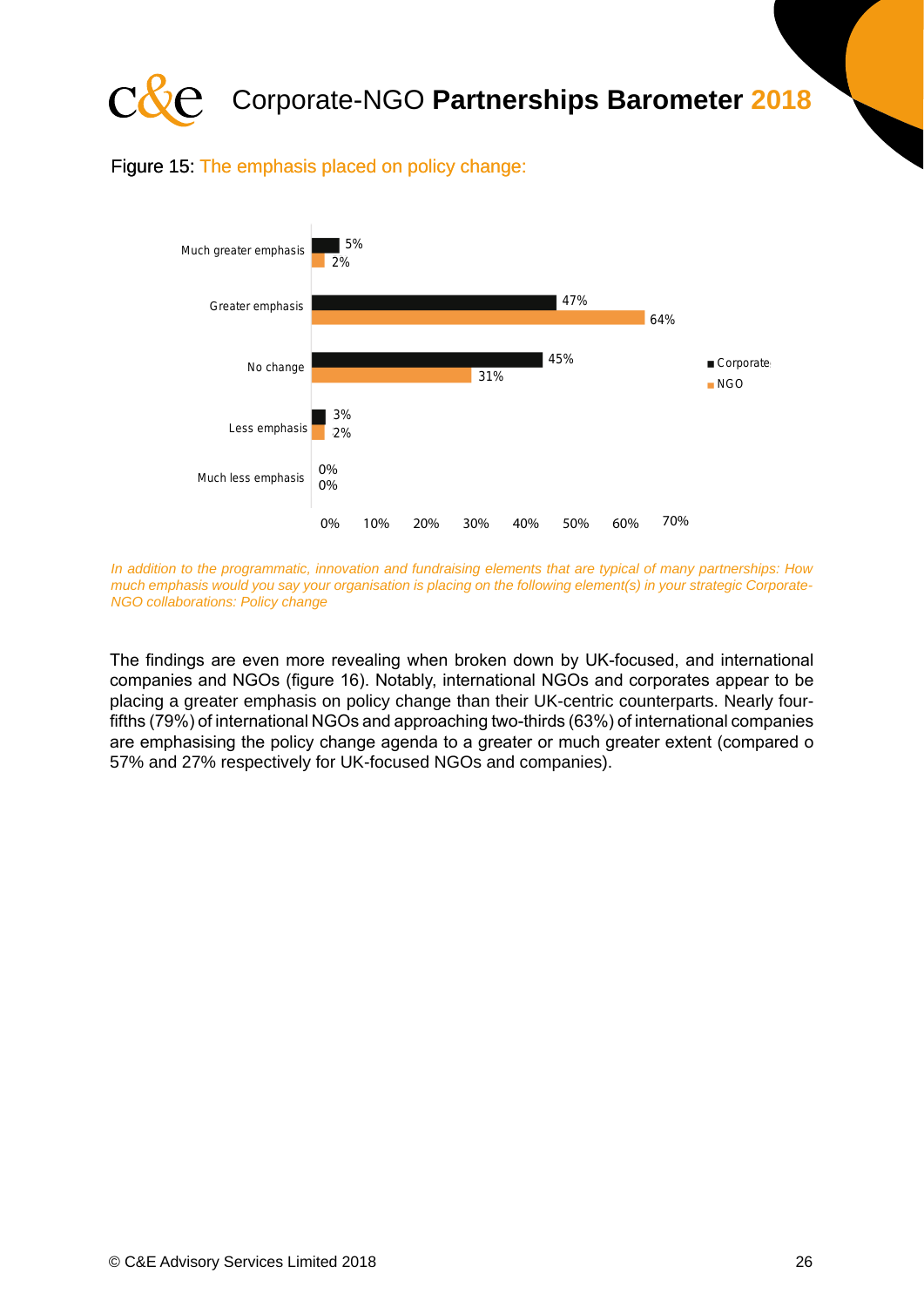![](_page_26_Picture_0.jpeg)

![](_page_26_Figure_2.jpeg)

![](_page_26_Figure_3.jpeg)

*In addition to the programmatic, innovation and fundraising elements that are typical of many partnerships: How much emphasis would you say your organisation is placing on the following element(s) in your strategic Corporate-NGO collaborations: Policy change*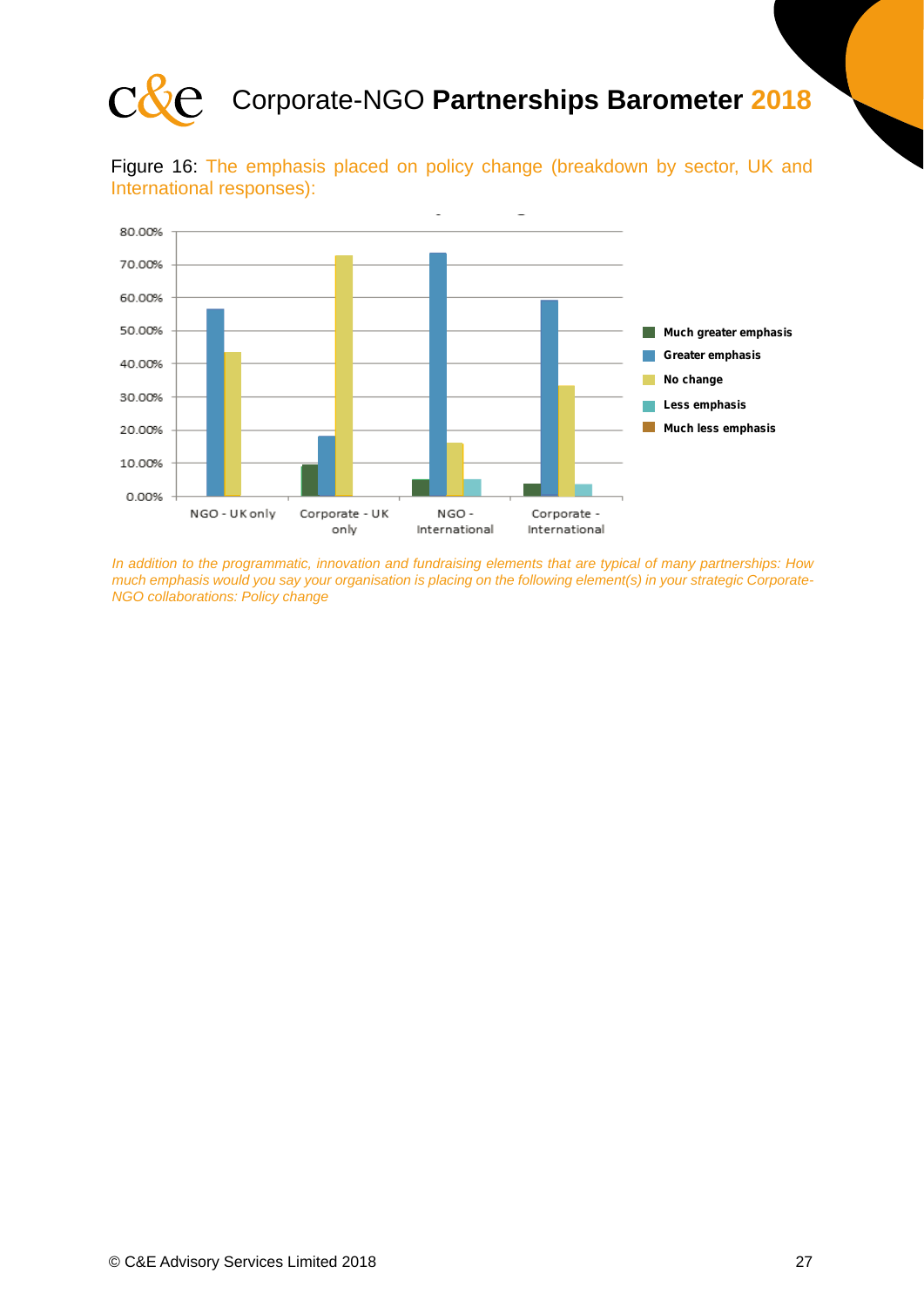![](_page_27_Picture_0.jpeg)

### Part 5: The stars – The most admired corporate-NGO partnerships and partners

#### *Scale, impact, longevity and creativity win practitioners' admiration*

Each year, the Barometer secures the unprompted views of partnership practitioners on the partnerships they consider to be exemplary and why those partners are most admired.

This year, as in 2017 and 2016, the international partnership between GlaxoSmithKline (GSK) and Save the Children again won the accolade of Most Admired Partnership. GSK-Save the Children extended their share of vote, winning with a vote share of 15.5% this year (versus 11.3% in 2017). Second place went to the Boots - UK - Macmillan Cancer Support partnership and earning third place for the first time was the consortium partnership between the leading retailer Tesco and the UK charities British Heart Foundation, Cancer Research UK and Diabetes UK. This latter partnership was relaunched in January 2018 for a further five-year term, with the addition of Cancer Research UK as a further health partner following the prior term of the partnership involving Tesco, British Heart Foundation and Diabetes UK.

Further explanation of the nature and scale of these popular partnerships are included below, along with comments from respondents which typify why these three are the sector's most admired partnerships.

![](_page_27_Figure_7.jpeg)

#### Figure 17: Most Admired Corporate-NGO Partnerships

*Which other Corporate-NGO partnerships do you admire and why? [Respondents could list up to three starting with their most admired partnership]*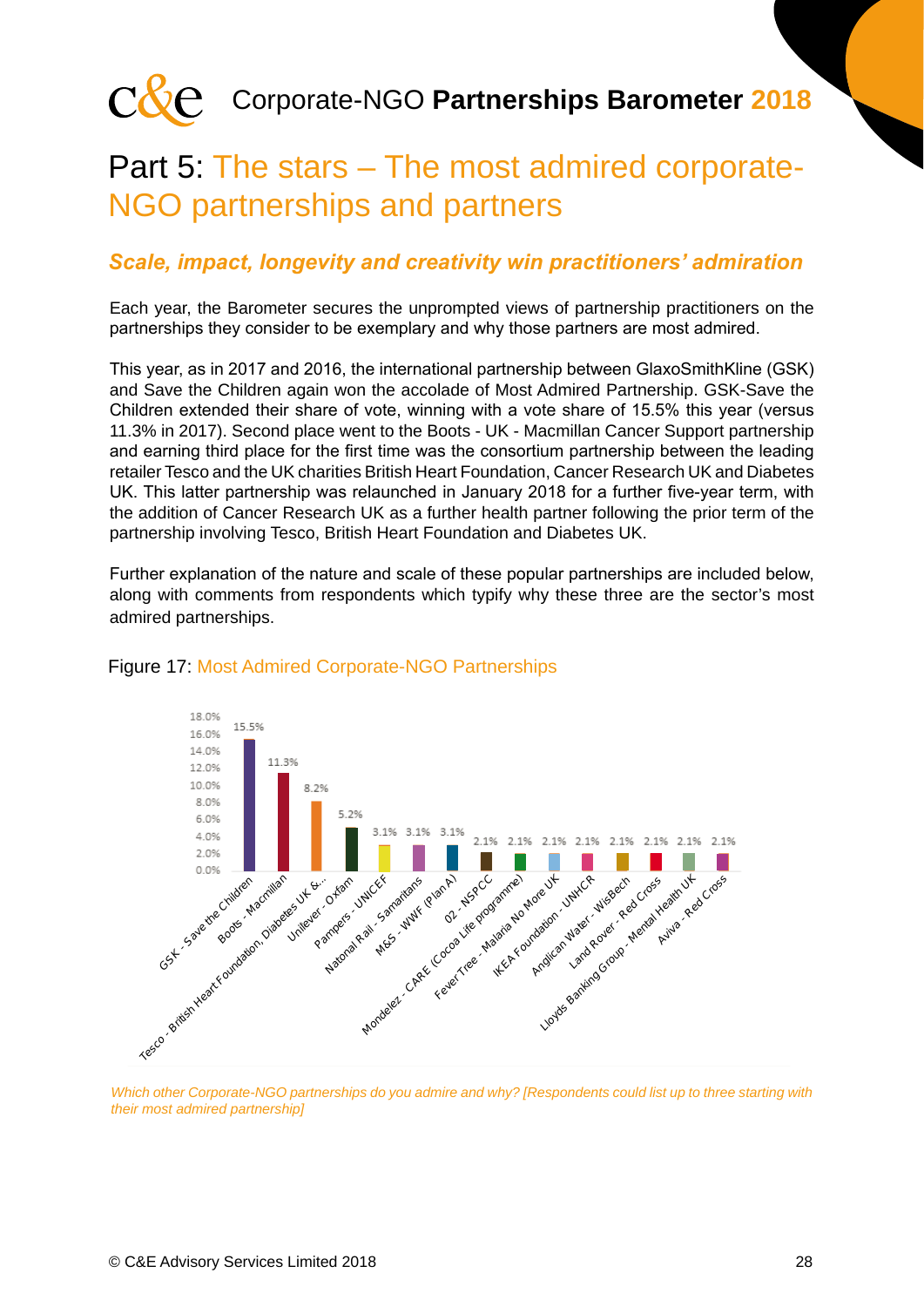![](_page_28_Picture_0.jpeg)

![](_page_28_Figure_1.jpeg)

![](_page_28_Figure_2.jpeg)

#### Figure 19: Most Admired Partners, Corporates

![](_page_28_Figure_4.jpeg)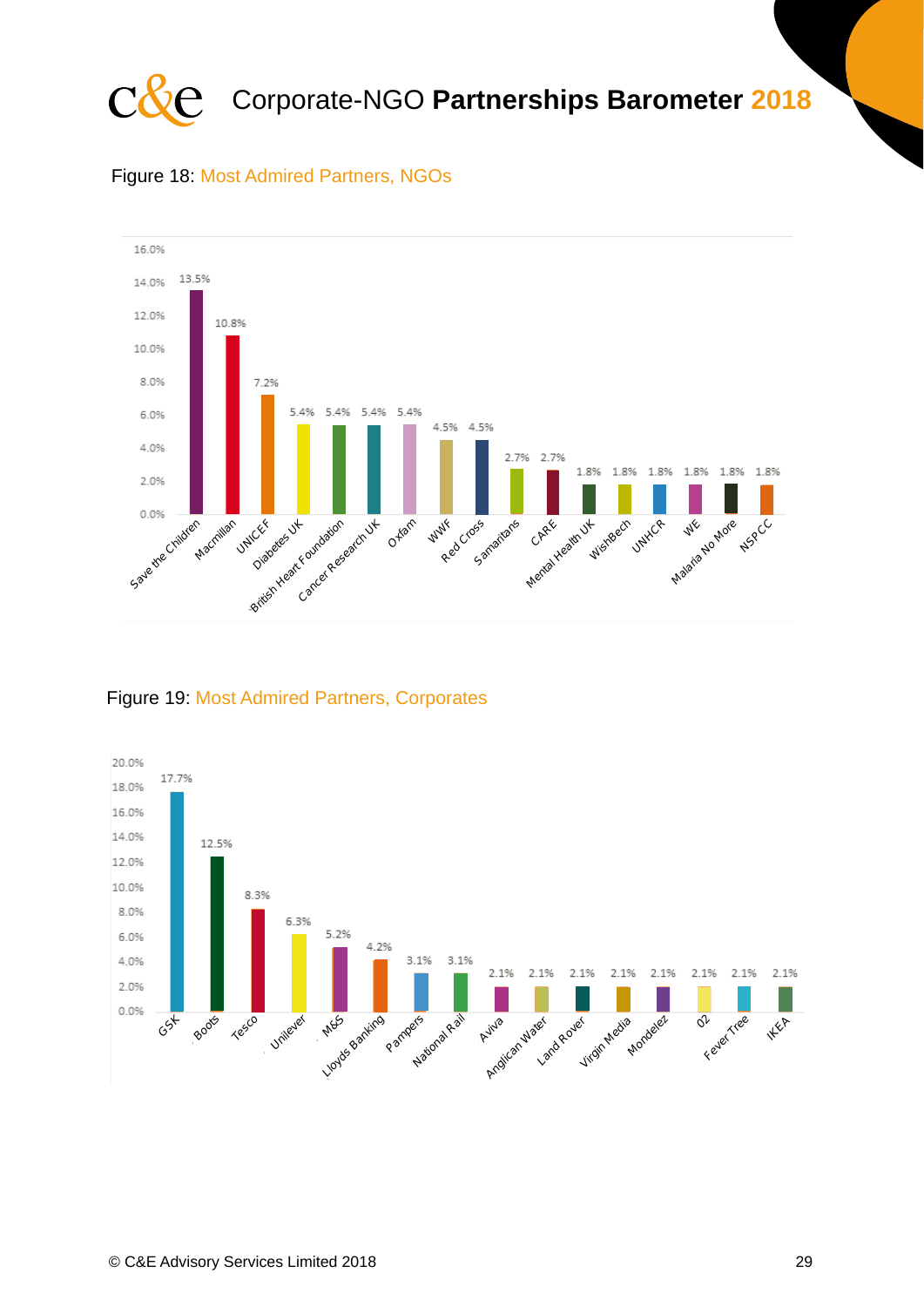![](_page_29_Picture_0.jpeg)

#### **GlaxoSmithKline-Save the Children**

GSK and Save the Children joined forces in 2013. The partnership set out to be groundbreaking. The ambition was clear: combine the two organisations' expertise, resources, and influence to help save children's lives. Every day, 15,000 children under the age of five die – most from preventable causes. This partnership aims to help end these preventable deaths by combining GSK's scientific expertise and resources with Save the Children's on-the-ground knowledge in some of the world's poorest countries.

This year, Save the Children and GSK have extended their commitment to the partnership for five more years continuing to bring together their unique skills and resources to break new ground and find new ways to bring down the number of children dying from preventable infectious diseases. By running long-term, sustainable health programmes, strengthening countries' healthcare systems, joining forces to identify and accelerate science-led innovations in global public health, and advocating for global change, they will deliver impact at scale and contribute to a world where no child under the age of five dies from preventable causes.

Since 2013, the partnership has leveraged GSK's expertise in Research & Development, supply chain, procurement and vaccines to help save the lives of some of the world's most vulnerable children. The partnership focuses on:

- $improving access to basic healthcare prevention and treatment where the need$ is greatest
- training and equipping health workers in the poorest communities
- developing child-friendly medicines
- working at local and global levels to call for stronger child health policie

In a striking innovation, GSK and Save the Children worked together on reformulating chlorhexidine, an antiseptic ingredient in a GSK mouthwash, into a gel to help prevent umbilical cord infections which can lead to neonatal sepsis, a bacterial blood stream infection that kills over 400,000 newborns a year the majority in developing countries. With GSK's science, regulatory and manufacturing expertise and Save the Children's on-the-ground insights and expertise, the gel has been designed for remote communities. It is heat-stable and is in singleuse tear-open sachets so it can be easily administered by health workers and mothers in the communities who most need it. So far over 23,000 newborns in Kenya have benefitted from the chlorhexidine gel.

In the first five years the partnership has directly reached over 5 million people including 2.8 million children under five in 45 countries; more than 97,600 children have been fully immunised; over 187,000 children have been treated for diarrhoea, malaria or pneumonia; and over one million children have been screened and treated for malnutrition. Over 300,000 children have been helped during or after emergencies. GSK employees have also raised an impressive £3.3 million since the start of the partnership in 2013.

The partnership is admired both for the scale of its ambition, its long-term measurable results, the clear focus on drawing on each partner's core assets and its emphasis on identifying and delivering long-term solutions.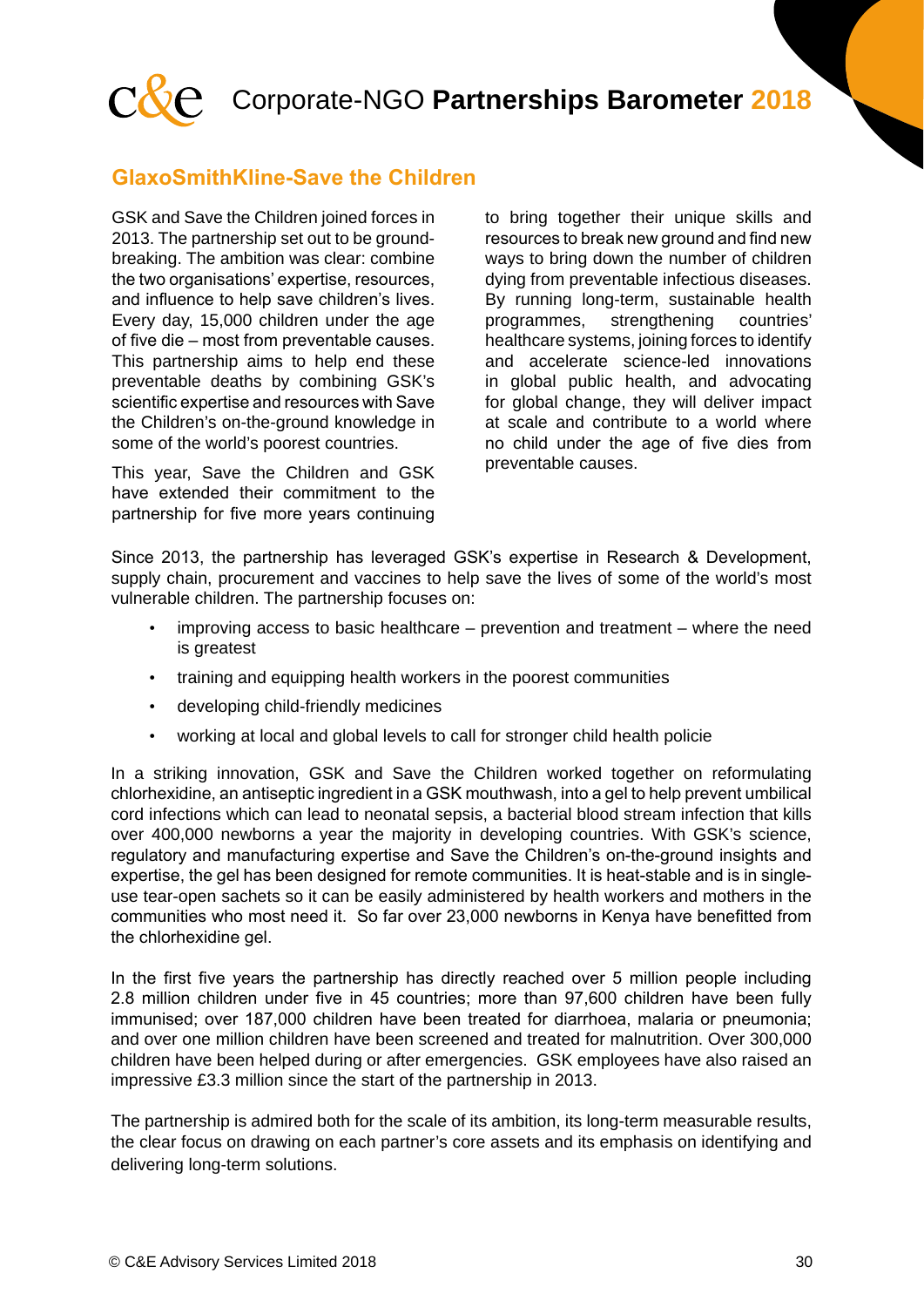![](_page_30_Picture_0.jpeg)

#### **Typical of the kind of comments made this year were:**

*Strategic, long term; embedded across the business and charity; aligned focus leveraging each other's expertise; innovative and ambitious; already viewed as sector-leading*

*Excellent brand fit and customer focus*

*Strategic, very material to each partner and well executed*

*Great us of core competencies - and very stategic*

#### **The Boots - UK- Macmillan Cancer Support partnership**

Since 2009, the partnership between Boots UK and Macmillan Cancer Support has worked to make sure that people living with cancer have access to the best cancer information and support from within their local community.

Together, Boots UK and Macmillan have trained more than 2,200 Boots Macmillan Cancer Support Information Pharmacists. These pharmacists volunteer to receive specific training to be able to offer their patients additional information and guidance on medicines and the wider issues when affected by cancer, for example guiding them to more specialist sources of information and support, both locally and nationally depending on their needs.

The partnership has also introduced over 1,000 Boots Macmillan Beauty Advisors. These No7 Advisors have undergone bespoke training developed by Boots and Macmillan, to offer those living with cancer free face-to-face support with managing the visible side effects of treatment. This includes guidance on a range to areas, from helping cope with dry or sensitive skin, brittle nails, defining sparse eyebrows and eyelashes, and minimising dark circles. They can also show you how to use products to help disguise changes or enhance any facial features to help you look and feel good.

Since the partnership started, Boots UK colleagues and customers have also raised over £16 million to support Macmillan's life-changing services.

The partnership is admired in the sector for its mutual benefits, its longevity and its skills-based use of colleague volunteering.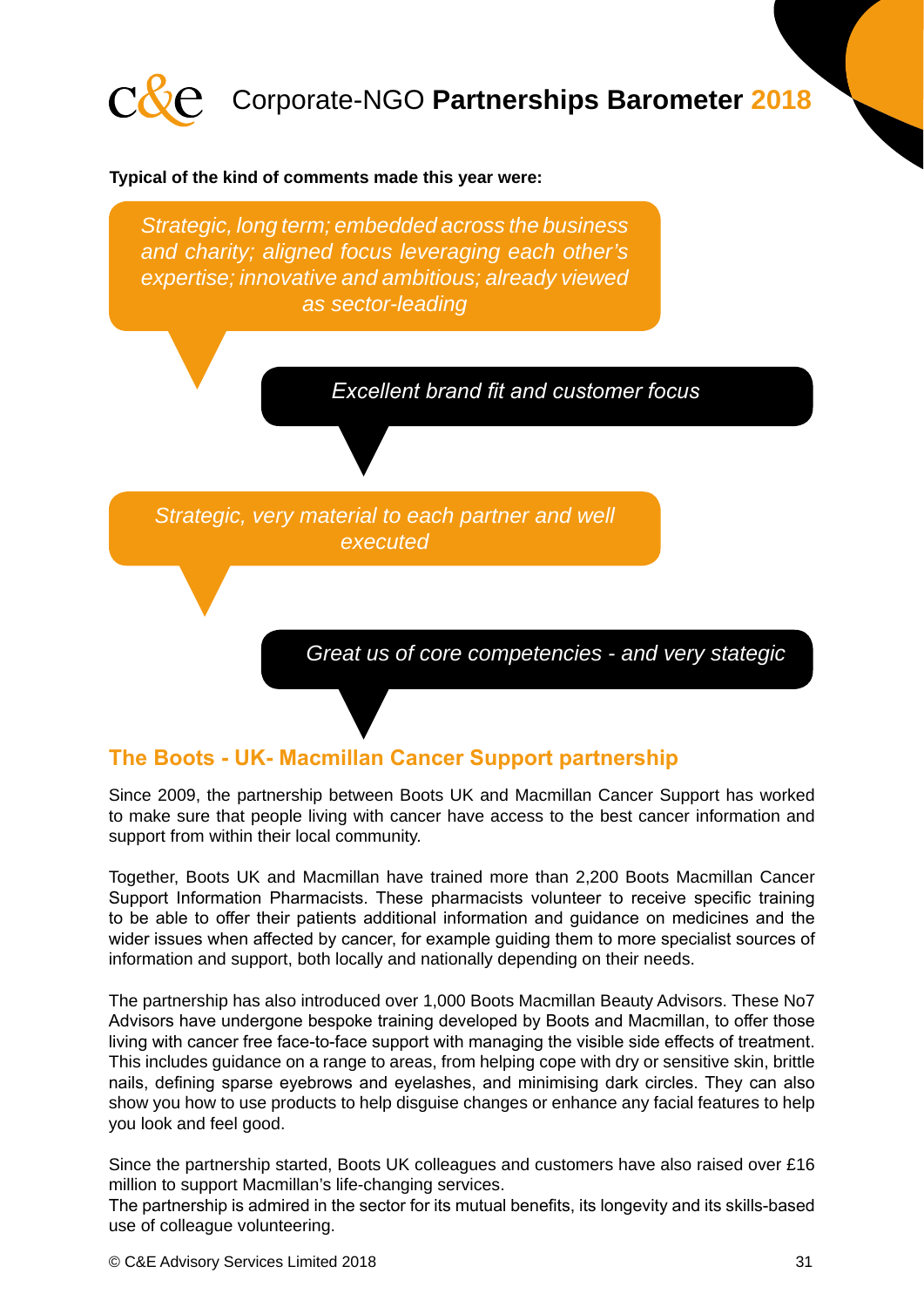![](_page_31_Picture_0.jpeg)

#### **Typical of the kind of comments made were:**

*It's a great way to make information more accessible to the public and aligns well with Boots' core business*

> *Combines mission of Macmillan with brand aspirations of Boots*

*Real integration of core competencies by placing a Macmillan cancer specialist within every pharmacy counter*

*Strategically focused, clear on impact*

#### **Tesco, British Heart Foundation, Cancer Research UK and Diabetes UK**

Drawing on a successful previous collaboration between Tesco, British Heart Foundation and Diabetes UK, a next generation of this partnership was launched in January 2018 with the addition of Cancer Research UK. Called "Little Helps for healthier living", the partnership aims to bring together the skills and expertise of the four partner organisations to help lower the risk of heart and circulatory disease, cancer and Type 2 diabetes.

Over the next five years, the four organisations will work together with the overall aim of helping Tesco's 300,000 UK staff and millions of UK shoppers by removing barriers to healthier habits. Tesco says that since 2015, Tesco

shopping baskets have got healthier each year, and it expects the new partnership to speed up this progress.

A key starting point for this work will be to establish the UK's leading workplace health programme, helping Tesco staff to "be at their best at work and at home". The workplace health programme will build on a series of steps taken by Tesco over the last 12 months, including healthy deals and discounts, free health checks, and a growing focus on supporting the mental health of colleagues.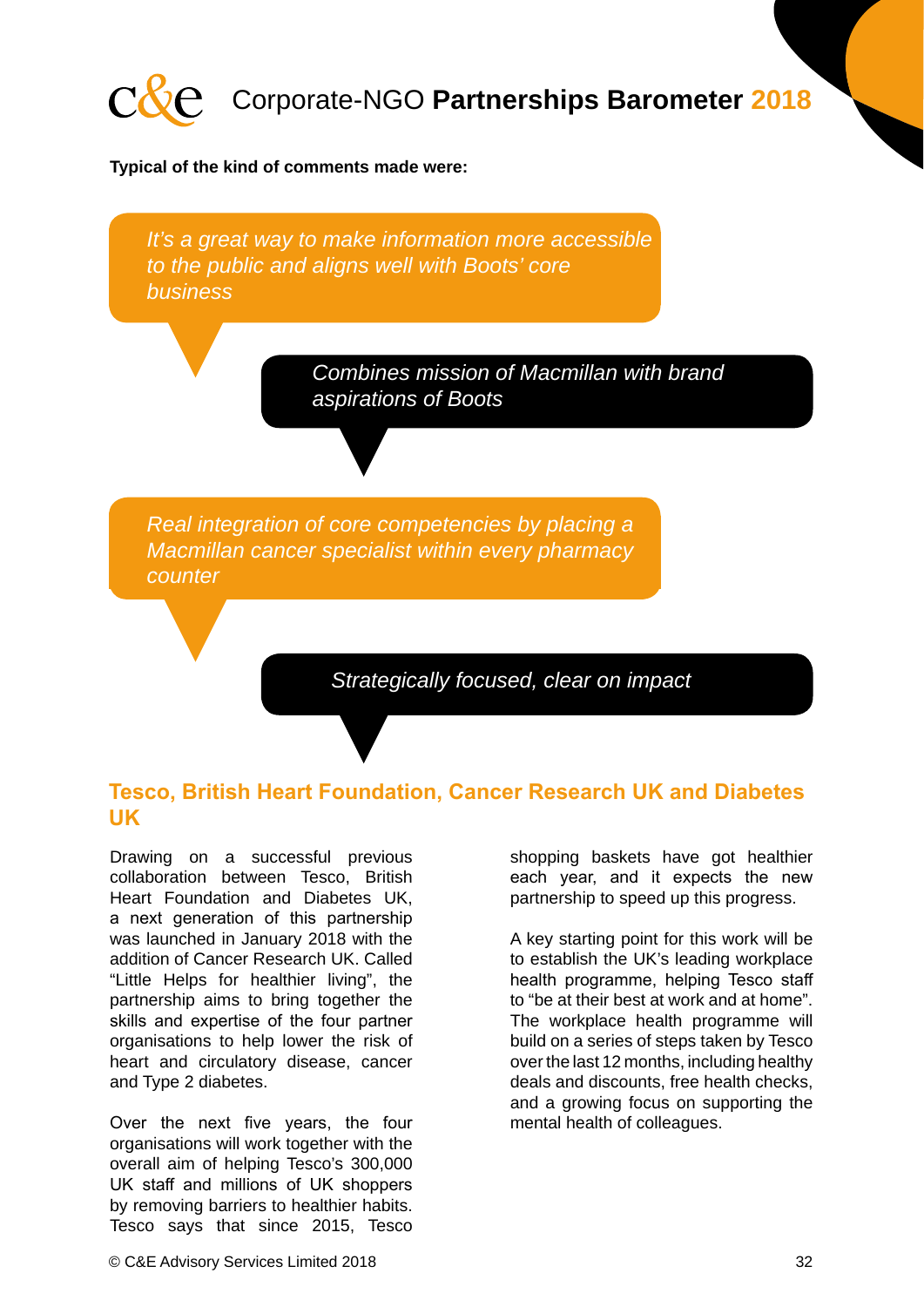![](_page_32_Picture_0.jpeg)

The four organisations have pledged to share the findings from their work across the wider UK health community to help accelerate progress towards national and international public health goals. The aim is to bring about a measurable improvement to the health of the nation, by developing Little Helps that make a healthy difference to shopping baskets all over Britain.

#### **Typical of the kind of comments made were:**

![](_page_32_Figure_4.jpeg)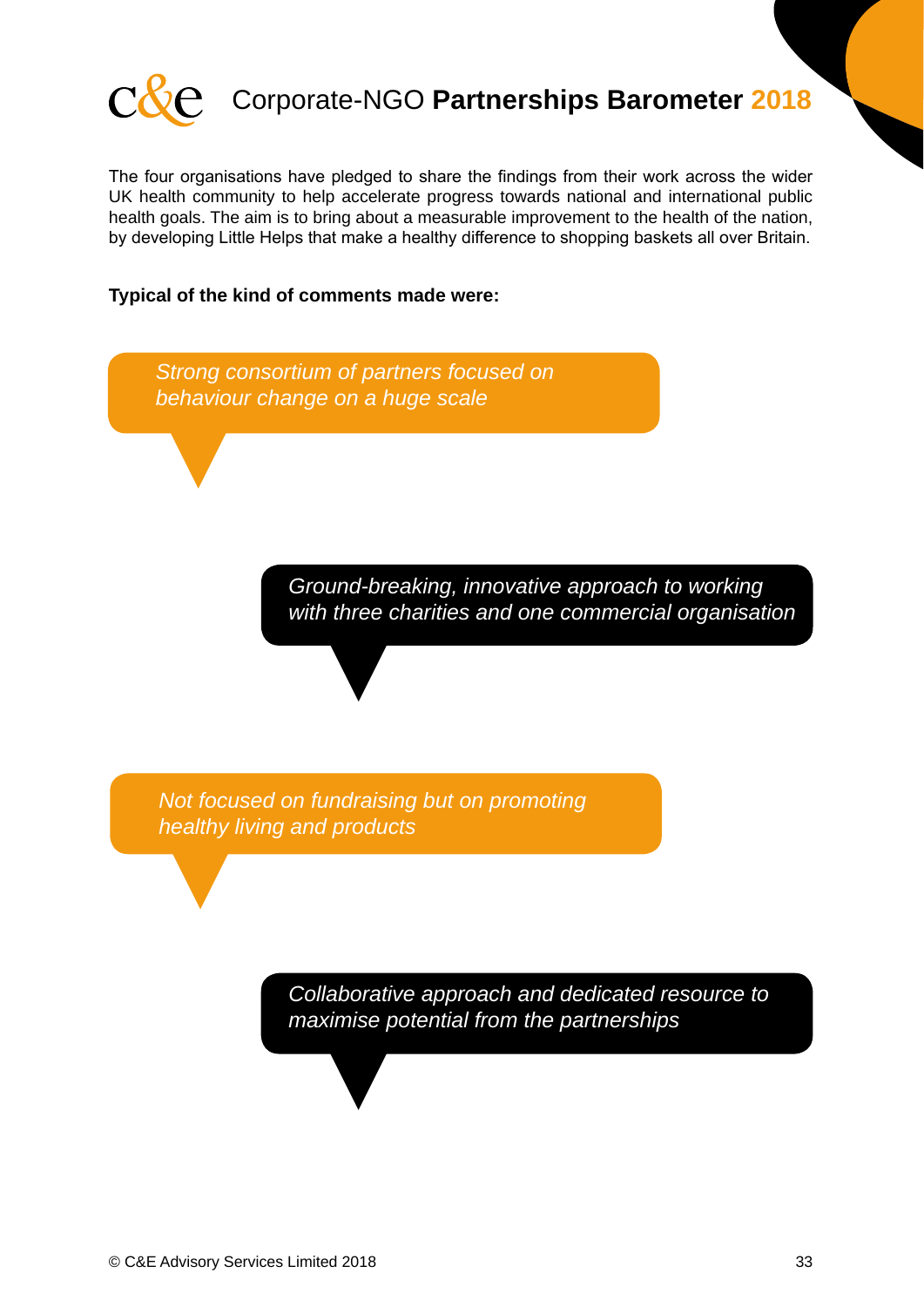![](_page_33_Picture_0.jpeg)

### Part 6: Future trends, prospects and anticipated developments in partnerships

#### *Partnerships set to become even more important in the mid-term*

The vast majority of corporate and NGO partnership professionals anticipate that partnerships will become yet more important over the next three years.

These findings are again consistent with previous Barometer findings and reflect the overall shift to more strategic, longer-term impactful partnerships – that are also increasingly purpose and mission-led than previously.

Overall, 86% of corporate respondents and 88% of respondents from NGOs (figure 20) see the role of partnerships as becoming more or much more important over the next three years. Not a single respondent anticipates a reversal of this long-term trend in the medium term.

![](_page_33_Figure_7.jpeg)

#### **Figure 20:** Likely importance of corporate-NGO partnerships over the next 3 years:

*What is your expectation of the role that partnerships will play in the corporate or NGO agenda over the next 3 years? Would you say they are likely to become…?*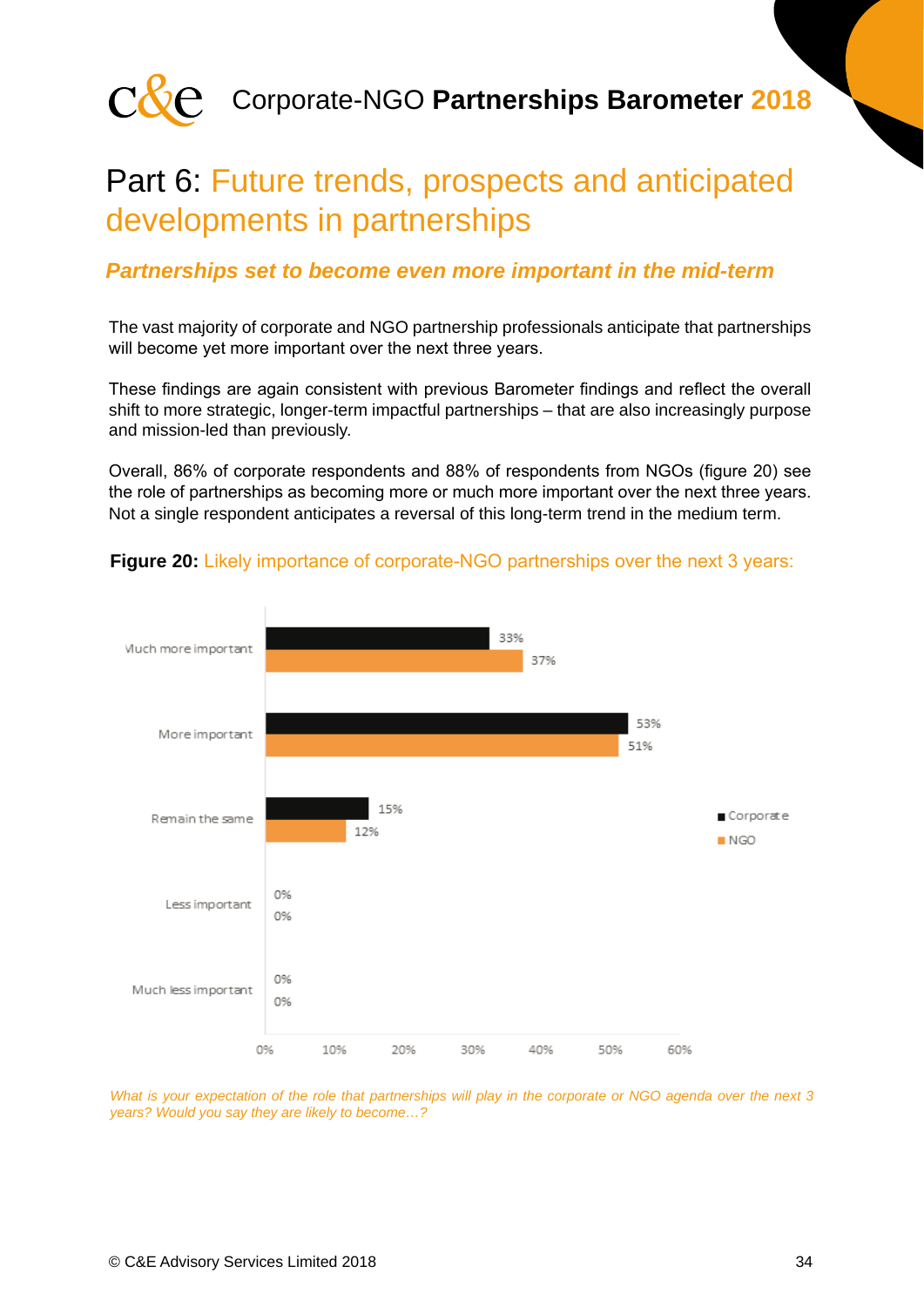![](_page_34_Picture_0.jpeg)

#### **Why will partnerships become more important? What factors will play a role?**

#### *Pressure on companies to demonstrate societal considerations, leveraging each other's assets, brand enhancement & credibility are the key considerations*

When asked to identify what specific factors will drive the expected increasing importance of cross-sector partnerships in the three years that lie ahead (figure 21), both corporates and NGOs are quite clear that pressure on companies to demonstrate societal considerations within their business practices is a leading factor, with 79% of NGOs and 89% of and corporates citing this as a driving factor. Pressure can come from risk and / or opportunity-based sources. Qualitative research reveals both factors are at play. On one hand, the need to meet societal expectation and avoid consumer / stakeholder disapproval is important, whilst on the other there is a growing appetite from companies / brands to define and demonstrate their societal mission. In particular, companies look to draw on the opportunities inherent in creating or reinforcing brands that resonate with stakeholders' social and environmental interests.

Following closely behind for both corporates and NGOs as a driver for the likely increasing importance of partnerships is the need to leverage each sector's different assets to maximise mutual benefit. This efficiency and impact-based consideration has scored consistently highly in the Barometer as a lead factor for the growing importance of cross-sector partnering. The need to enhance reputation and credibility, and evidence of the success of partnerships score highly for both corporates and NGOs, whilst the need to raise funds is cited by over two-thirds (70%) of NGOs.

![](_page_34_Figure_6.jpeg)

#### **Figure 21:** Likely importance of corporate-NGO partnerships over the next 3 years:

*In your view, what factors are likely to make corporate-NGO partnerships more important in the next 3 years?*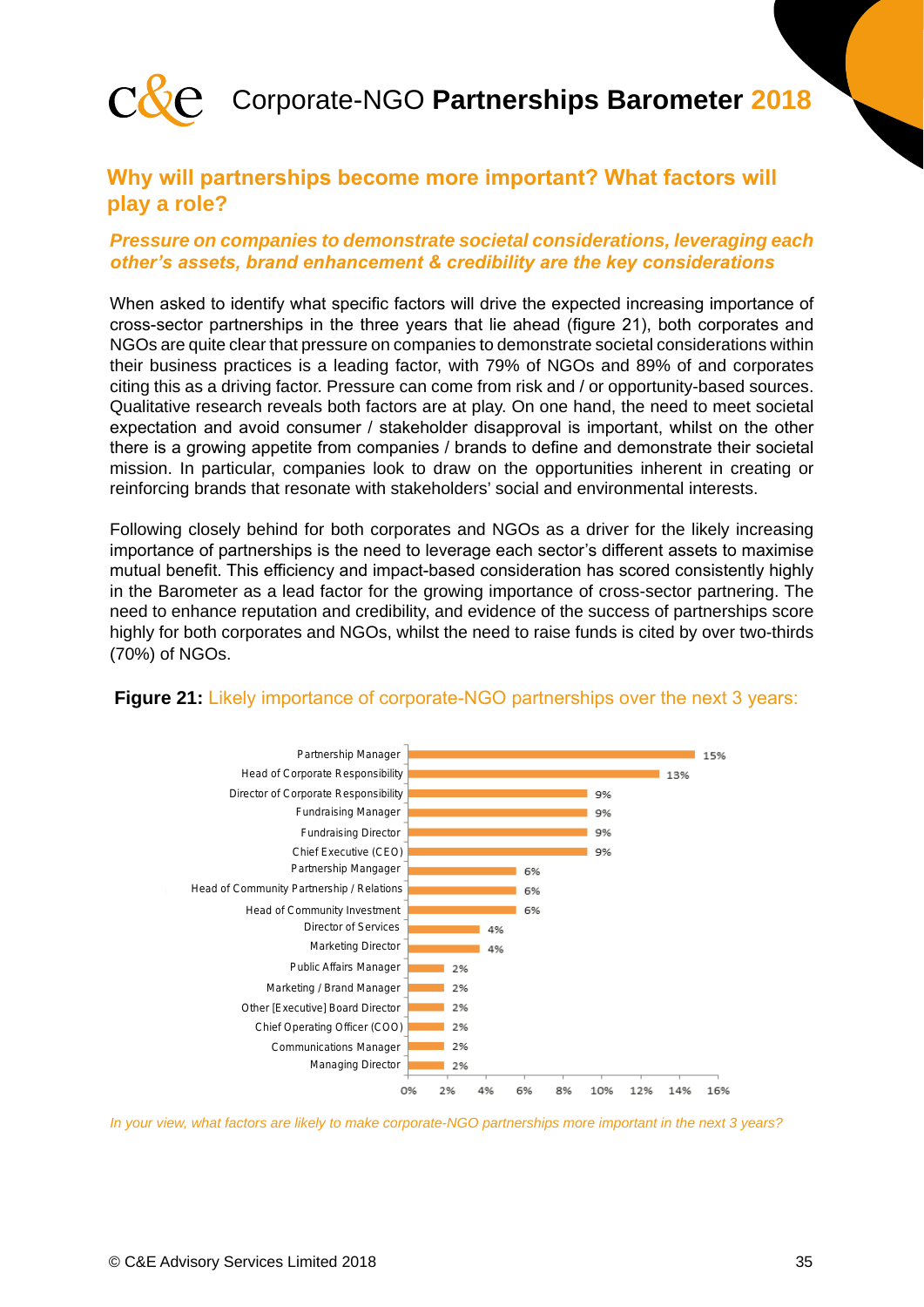![](_page_35_Picture_0.jpeg)

#### **The future trajectory of investments in cross-sector partnerships**

#### *Increases in investment on the way*

Partnership practitioners from NGOs and corporates see investments (commitment, time, resources) in the cross-sector partnerships sector increasing in the coming three years. What's more, there has been a notable increase in corporate respondents who expect investments in partnerships to "increase significantly".

These findings are consistent with the general direction of cross-sector partnering. Practitioners on both sides report that their strategic partnerships are meeting the objectives set for them, creating mutual value for each sector and enhancing positive social and environmental impact. It is natural therefore (though not inevitable) that further investments in partnerships are anticipated in the medium-term. As the chart in figure 22 demonstrates, over two-thirds of companies (70%) and over four-fifths of NGOs (84%) expect their organisation to increase or significantly increase their investment in cross-sector partnering over the next three years.

![](_page_35_Figure_6.jpeg)

**Figure 22:** Likely movements in corporate-NGO partnership investments over the next three years:

*Is your investment (commitment, time, resources, etc.) in corporate-NGO partnerships likely to increase or decrease over the next 3 years?*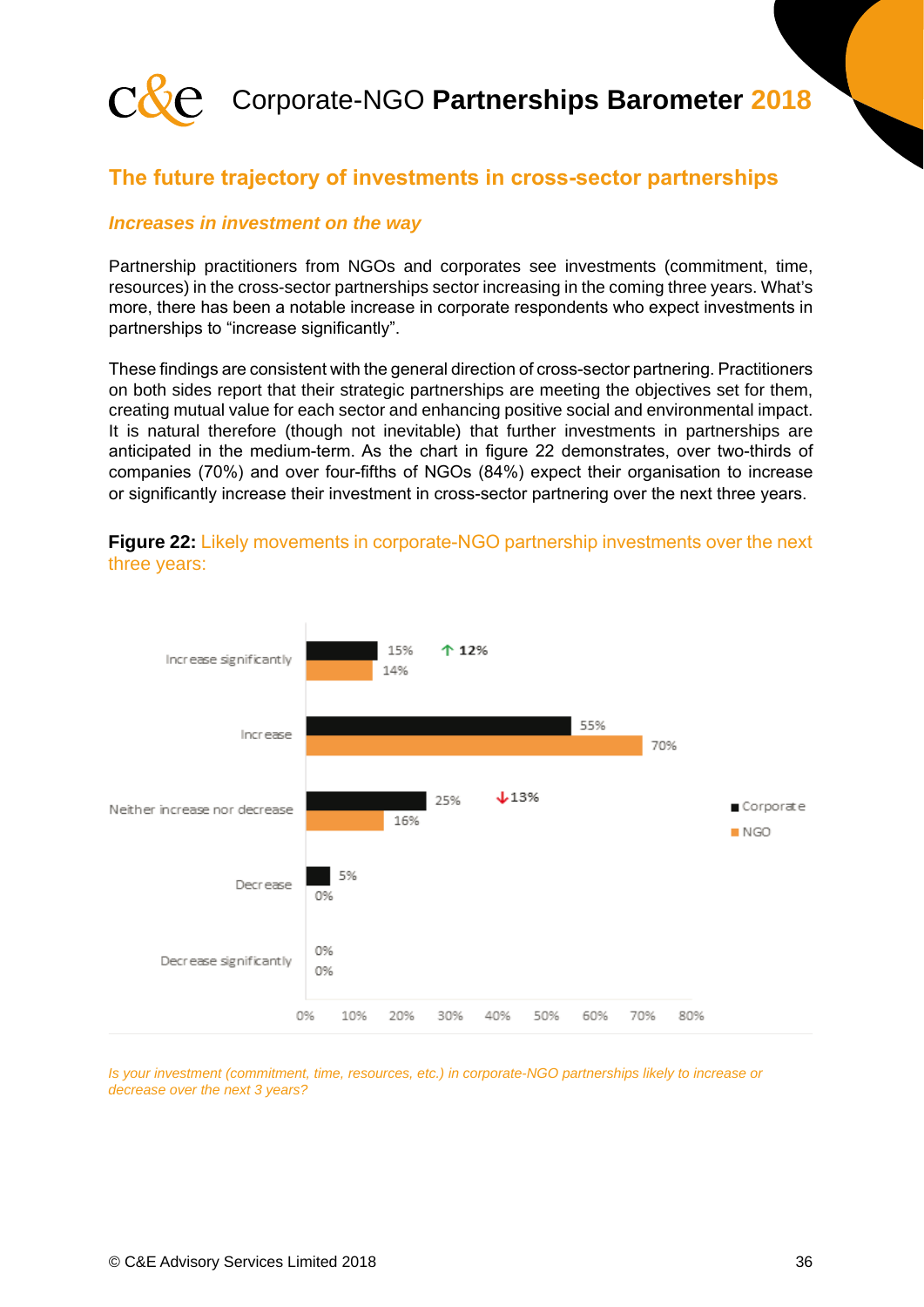![](_page_36_Picture_0.jpeg)

Analysing the data by UK-focused and internationally-focused corporates and NGOs reveals an illuminating picture (figure 23). It appears that the sentiment between the two constituencies shows some marked differences. Overall, the majority of UK-focused corporates and NGOs and their international counterparts expect to increase or significantly increase their investments in cross-sector partnering. However, with a combined "increase" and "increase significantly" score of 58%, UKfocused companies appear less bullish about their likely investment growth than their international company peers, 75% of whom expect to see increases in their partnership investments. Similarly (though with generally higher scores) more international NGOs (90%) expect to see increases in their organisations' investments in partnerships than do their UK-focused counterparts (78%).

It may be that international NGOs and companies see greater opportunities for partnerships in the international landscape than do their UK counterparts. On the other hand, it may also be that the sense of economic uncertainty created by Brexit is acting as a cause of greater caution amongst UK-focused organisations as they consider the medium term. The 2019 Barometer will examine the extent to which there is a Brexit effect in partnering for UK and international companies and NGOs.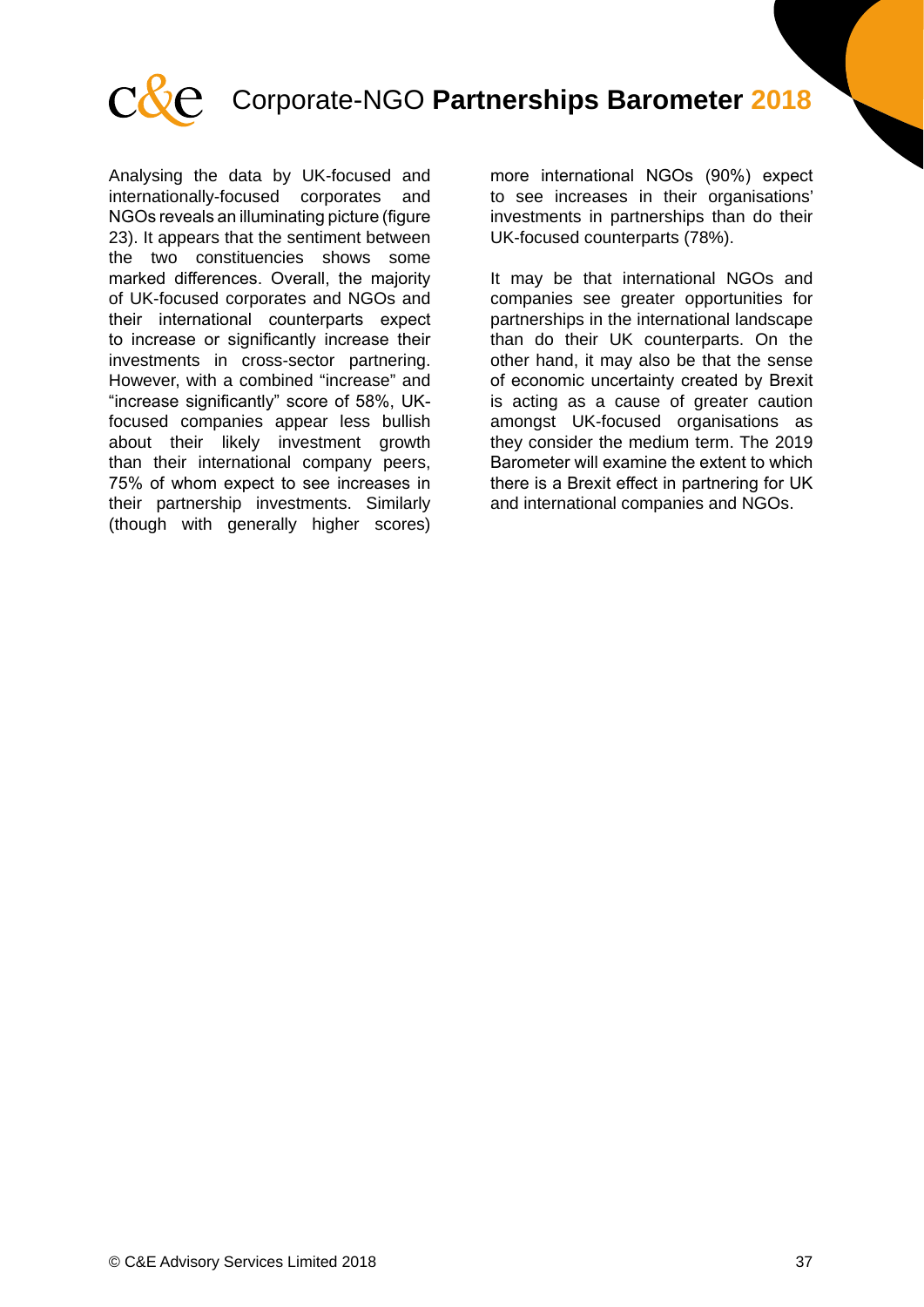![](_page_37_Picture_0.jpeg)

![](_page_37_Figure_2.jpeg)

![](_page_37_Figure_3.jpeg)

*Is your investment (commitment, time, resources, etc.) in corporate-NGO partnerships likely to increase or decrease over the next 3 years? (combined responses with breakdown by sector, UK and International) Is your investment (commitment, time, resources, etc.) in corporate-NGO partnerships likely to increase or decrease over the next 3 years? (combined responses with breakdown by sector, UK and International)*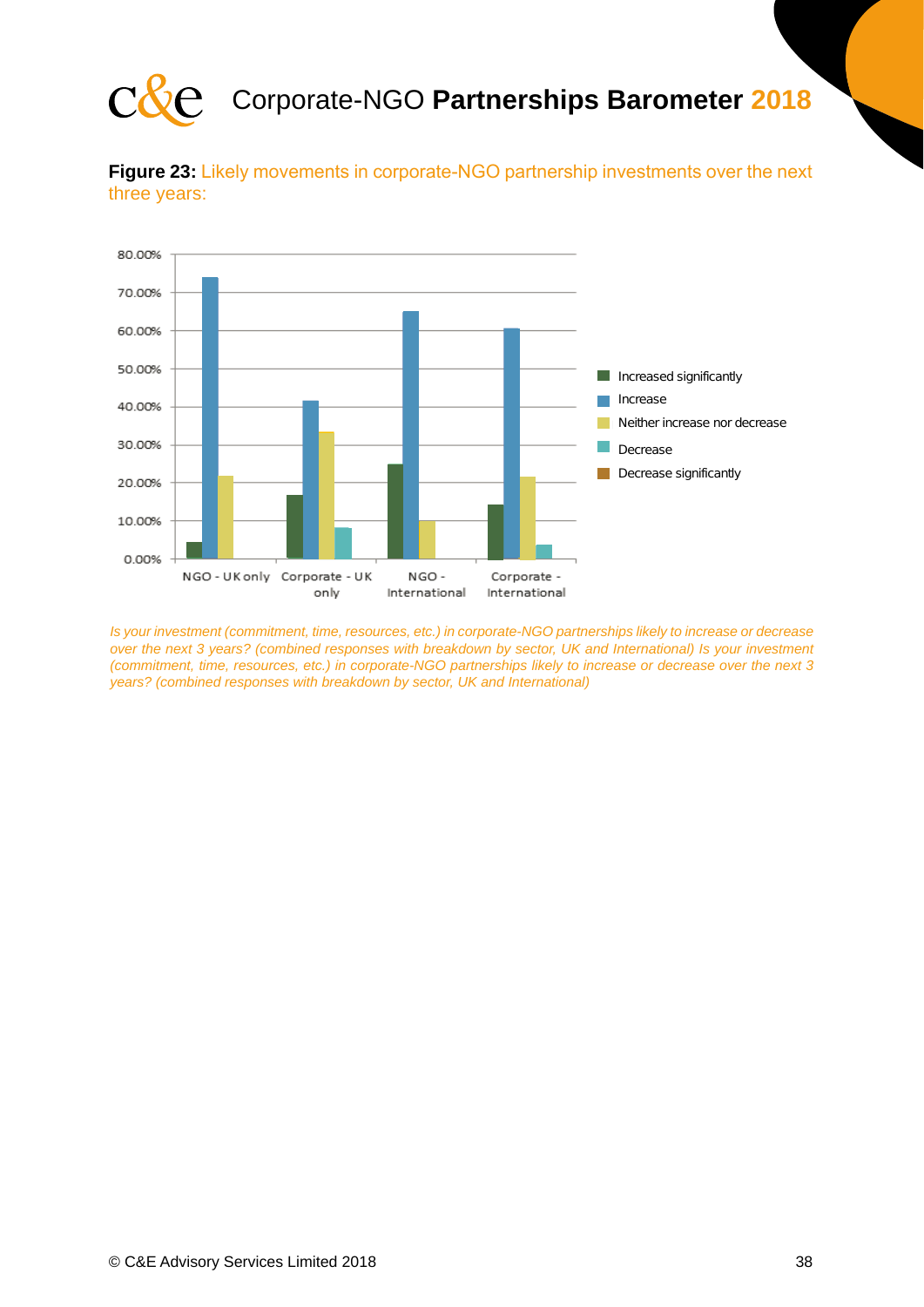![](_page_38_Picture_0.jpeg)

# Concluding remarks

In our final commentary for the 2017 Barometer report, we observed that "Corporate-NGO partnering occurs in a dynamic environment and much will again change across the next year". In making those remarks we could not, of course, foresee one of the single most dramatic developments in the international NGO landscape (and therefore with the potential to influence cross-sector partnering). The sexual abuse, beneficiary and staff exploitation and related disclosure failure scandals that engulfed the international aid sector threatened the very survival of some leading NGOs and damaged the reputation of the aid sector as a whole.

The finding that the scandal has not negatively impacted the cross-sector partnering agenda is both striking and instructive. As reported in section 3, approximately three-quarters of companies and NGOs stated that the scandal neither positively nor negatively affected their approach to cross-sector partnering, with a further 15% or more companies and NGOs expressing the view that the scandal positively affected their approach to cross-sector partnering.

We focus on these particular findings because in our view, they illustrate the fundamental importance of cross-sector partnering between corporates and NGOs and highlight the growing maturity of the strategic partnerships agenda as purpose and mission take centre stage. Rather than suspend or withdraw from cross-sector partnering and perhaps seek alternative solutions, it appears that companies and NGOs instead focused on system and process improvements (increased due diligences, improvements in governance and leaderships around key partnerships, etc.) designed to protect and deepen the fundamental role and value of partnering across sectors.

The importance of cross-sector partnerships as levers for driving forward the core purpose and mission of companies and NGOs is well-evidenced in this 2018 Barometer report. We have seen that:

- Whilst reputation and credibility (for corporates) and access to funds (for NGOs) remain leading motivations for each sector, innovation, and long-tern term stability are gaining in importance
- Corporates and NGOs report increases in the scale of resources invested in or secured from partnerships
- The trend towards strategic partnerships reported in previous reports has extended this year
- Corporates place much greater emphasis on deeper, problem-solving partnerships while NGOs aspire to this position (though the latter report a fall back in their practice of such partnerships)
- Both NGOs and companies are placing a greater emphasis on using cross-sector partnerships to secure behaviour change amongst consumers and the general public, as well as changes in public and organisational policy in support of mutual objectives
- The partnerships, companies and NGOs acclaimed as Most Admired this year demonstrate the above developments at scale, combining innovation with commitment to the organisations involved, in long-term, strategic relationships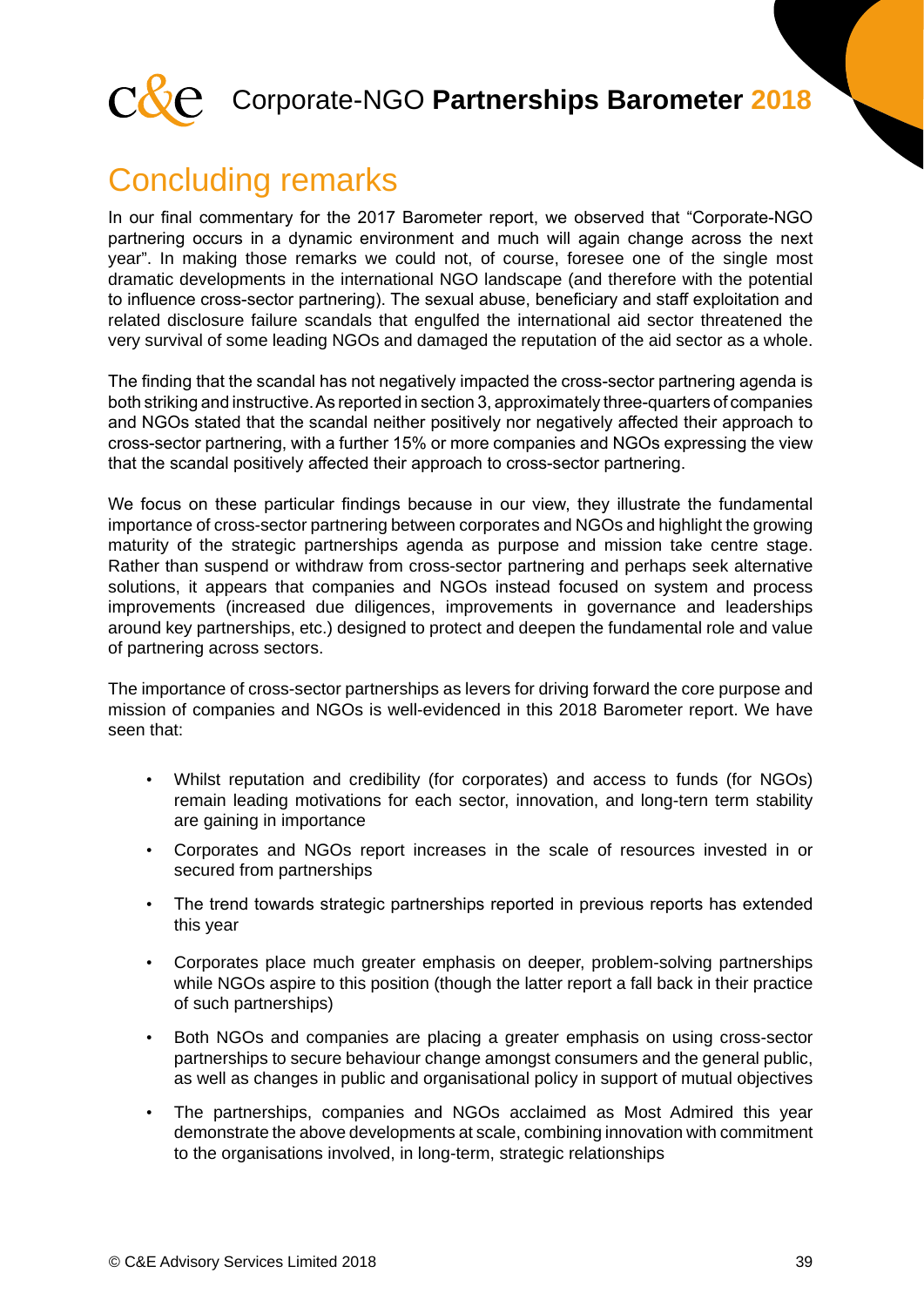![](_page_39_Picture_0.jpeg)

And turning to the future, it is pleasing to yet again report that cross-sector partnerships are set to become even more important in the medium term as pressure on companies to demonstrate societal considerations in their practices, the need to leverage each other's assets and brand & and credibility considerations act as the most important drivers. Increases in investments will likely support the deepening cross-sector partnering story.

As 2018 has demonstrated, the future path for cross-sector partnering is unlikely to be linear. There will most likely be challenges and some possible turbulence in the medium term – but overall, practitioners confidently report a positive future for corporate-NGO partnering.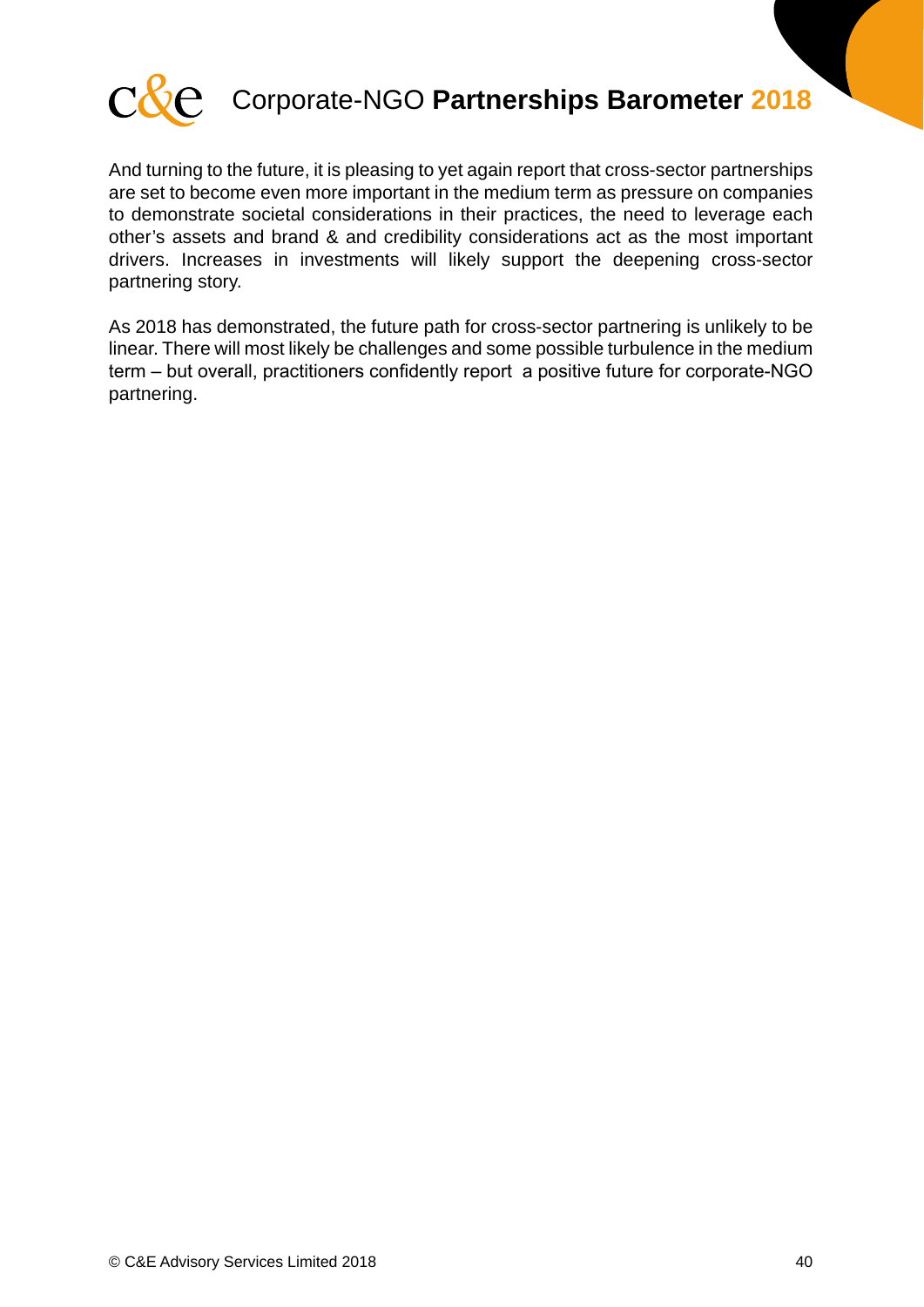![](_page_40_Picture_0.jpeg)

### About the Barometer

#### **Methodology**

The C&E Corporate-NGO Partnerships Barometer 2018 was compiled using responses to a confidential online survey of 101 leading UK-based and international companies and NGOs engaged in corporate-NGO partnerships..

This year's survey included a mixture of new and previously asked questions. Thanks to this combination of questions we have been able to identify new challenges and opportunities in partnering, whilst simultaneously enabling accurate and effective comparison of data against Barometer readings from previous years.

The online survey and practitioner evaluation took place during June-July 2018, with qualitative insights gathered from focus group and round-table discussions in June and July 2018.

#### The Sample

The online survey was undertaken by 83 respondents all of whom were involved in cross sector partnerships. Of these, corporate sector respondents were drawn mainly from the FTSE100, Interbrand's Best Global Brands Ranking, and Business in the Community's Corporate Responsibility Index. NGO respondents were drawn mainly from the leading UK charities – by brand and revenue ranking. Our sincere thanks to all who took part.

The distribution of 48% corporate and 52% NGOs (figure 16) is well balanced.

![](_page_40_Figure_10.jpeg)

#### **Figure 24:** Sector representation

*Respondents to the survey held a diverse range of professional roles and are all directly engaged in or overseeing corporate-NGO partnerships from a senior level.* 

Respondents to the survey held a diverse range of professional roles all directly engaged in, or overseeing corporate-NGO partnerships from a senior level.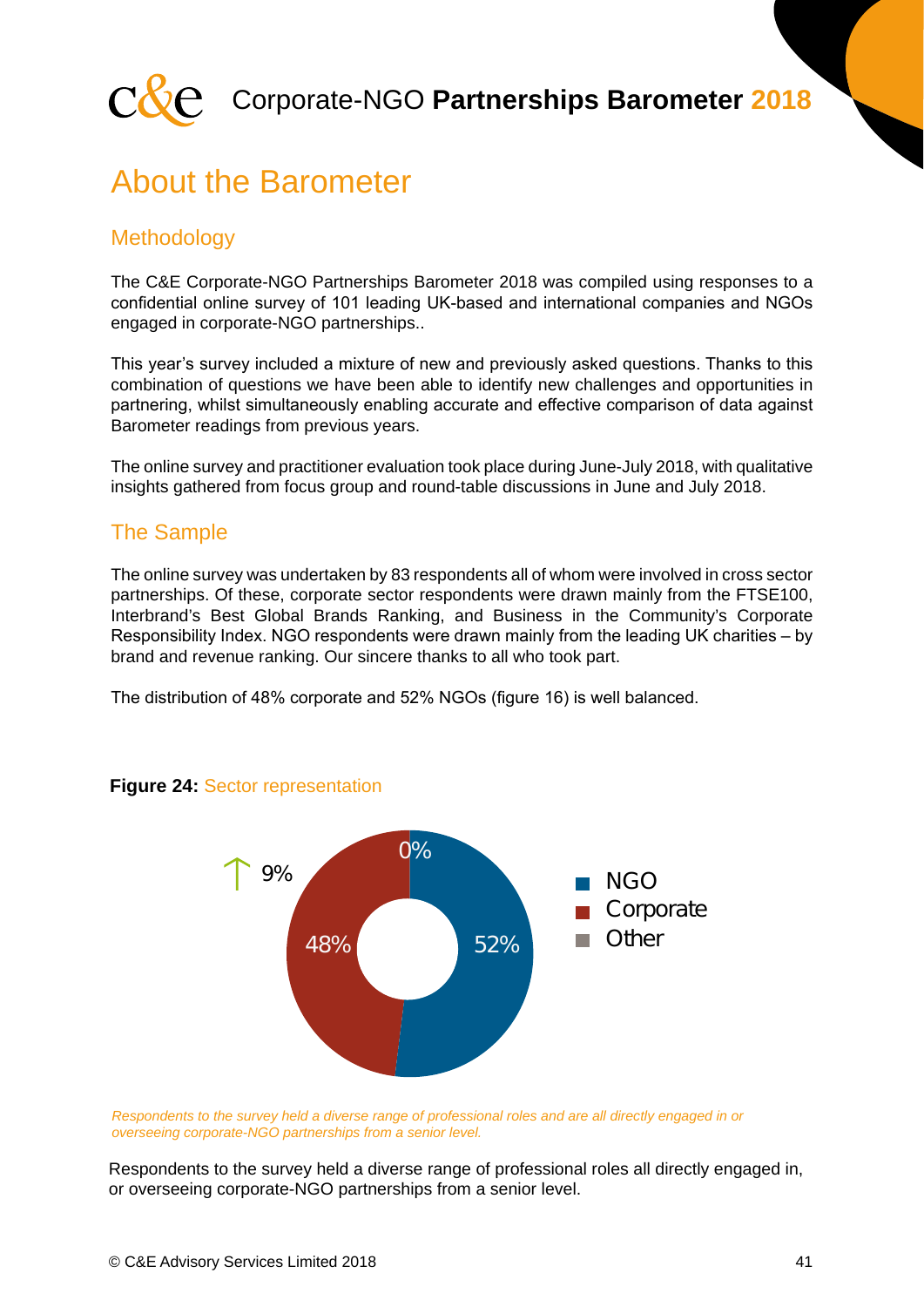![](_page_41_Picture_0.jpeg)

#### **Figure 25:** Respondents' roles

![](_page_41_Figure_3.jpeg)

*What is your role?*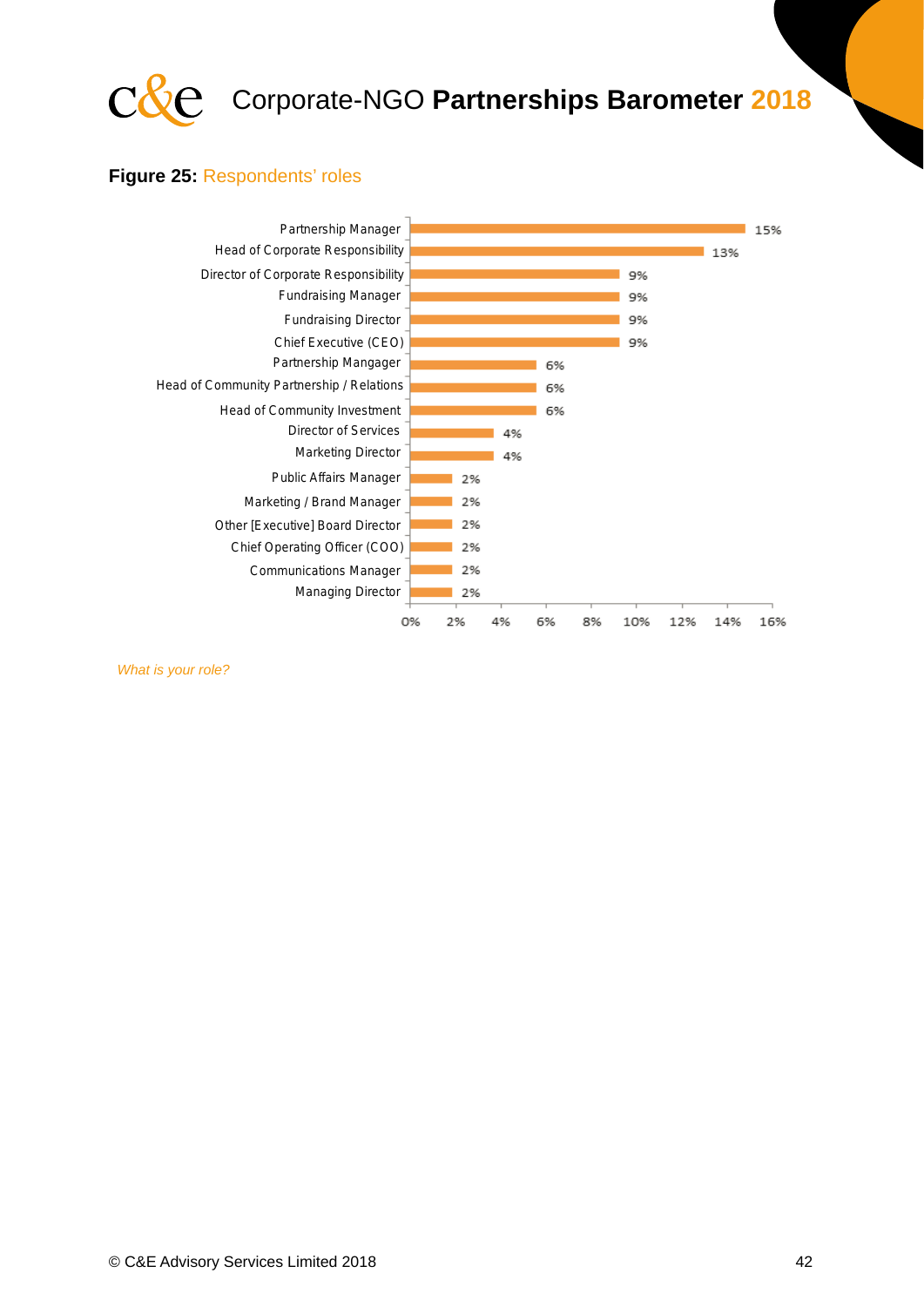![](_page_42_Picture_0.jpeg)

#### About C&E Advisory

C&E is a leading specialist 'business and society' consultancy. We work with some of the world's foremost businesses, NGOs and philanthropists, helping them secure sustainable value – shareholder, social and environmental. Our practice areas cover strategy, programme design, oversight & reviews, performance measurement & reporting, high performance team development and leadership coaching.

And because today's challenges and opportunities require new ways of thinking, C&E is particularly adept at inspiring and enabling sometimes surprising cross-sector collaborations. We have advised – and continue to advise – on some of the world's leading and best-known Corporate-NGO partnerships. C&E also advises on all aspects of the shared value agenda. www.candeadvisory.com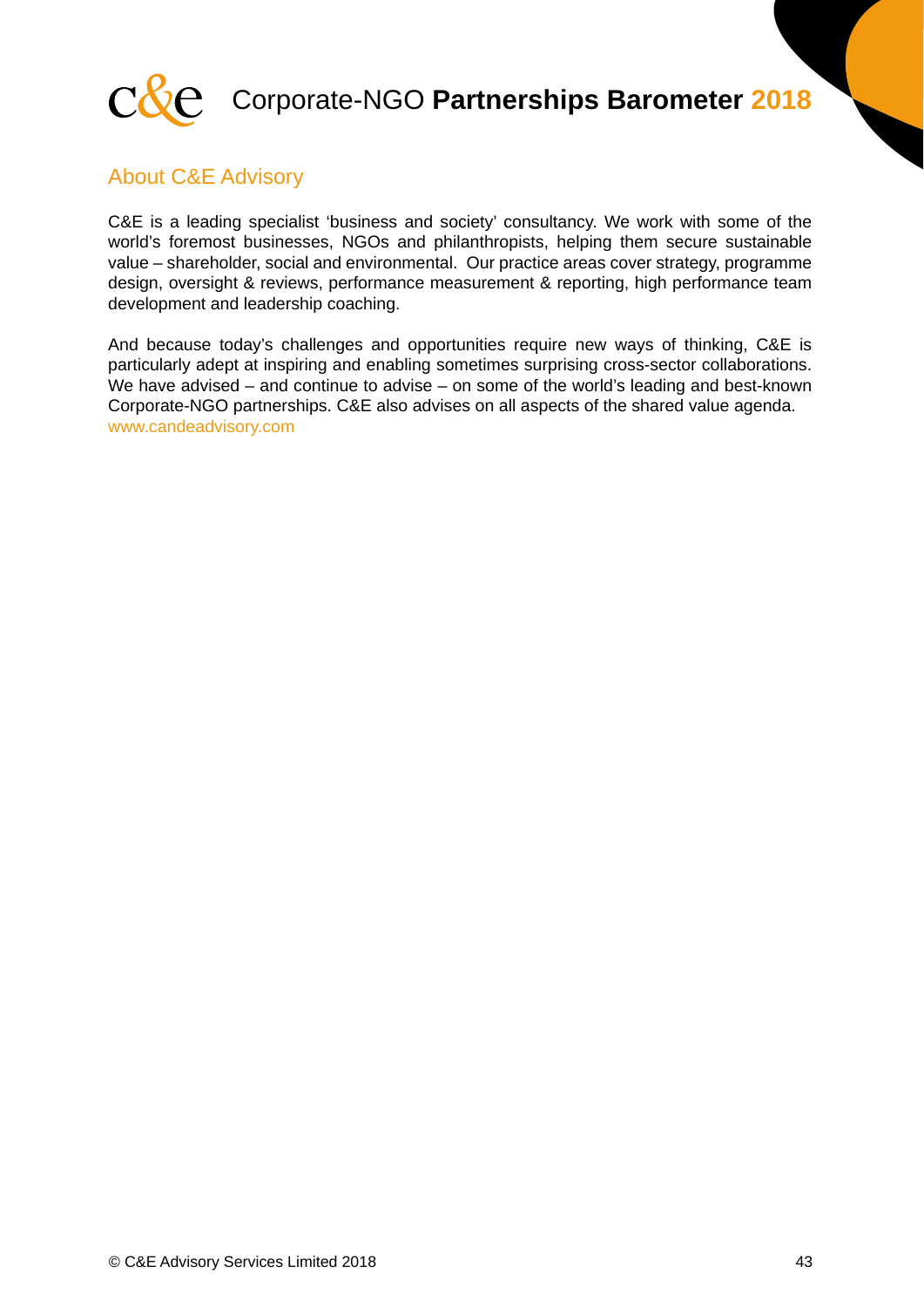![](_page_43_Picture_0.jpeg)

### Appendix: Survey respondents (excluding organisations wishing to remain anonymous)

#### **Corporates**

- Allianz
- Anglo American
- BP plc
- BT
- Costa Coffee
- **Credit Suisse**
- DEF
- Deutsche Telekom Group
- Experian
- GE
- Greggs Foundation
- GSK
- Heathrow Community Fund (corporate foundation of Heathrow Airport Ltd)
- Kingfisher Group
- Kingston Smith Group LLP
- **Land Rover**
- Marks and Spencer
- Mondelez International
- Morgan Sindall group
- Reckitt Benckiser
- Ricoh UK Ltd
- Sky
- Telefonica UK (O2)
- Tesco
- UBS
- Walgreens Boots Alliance
- Wesleyan